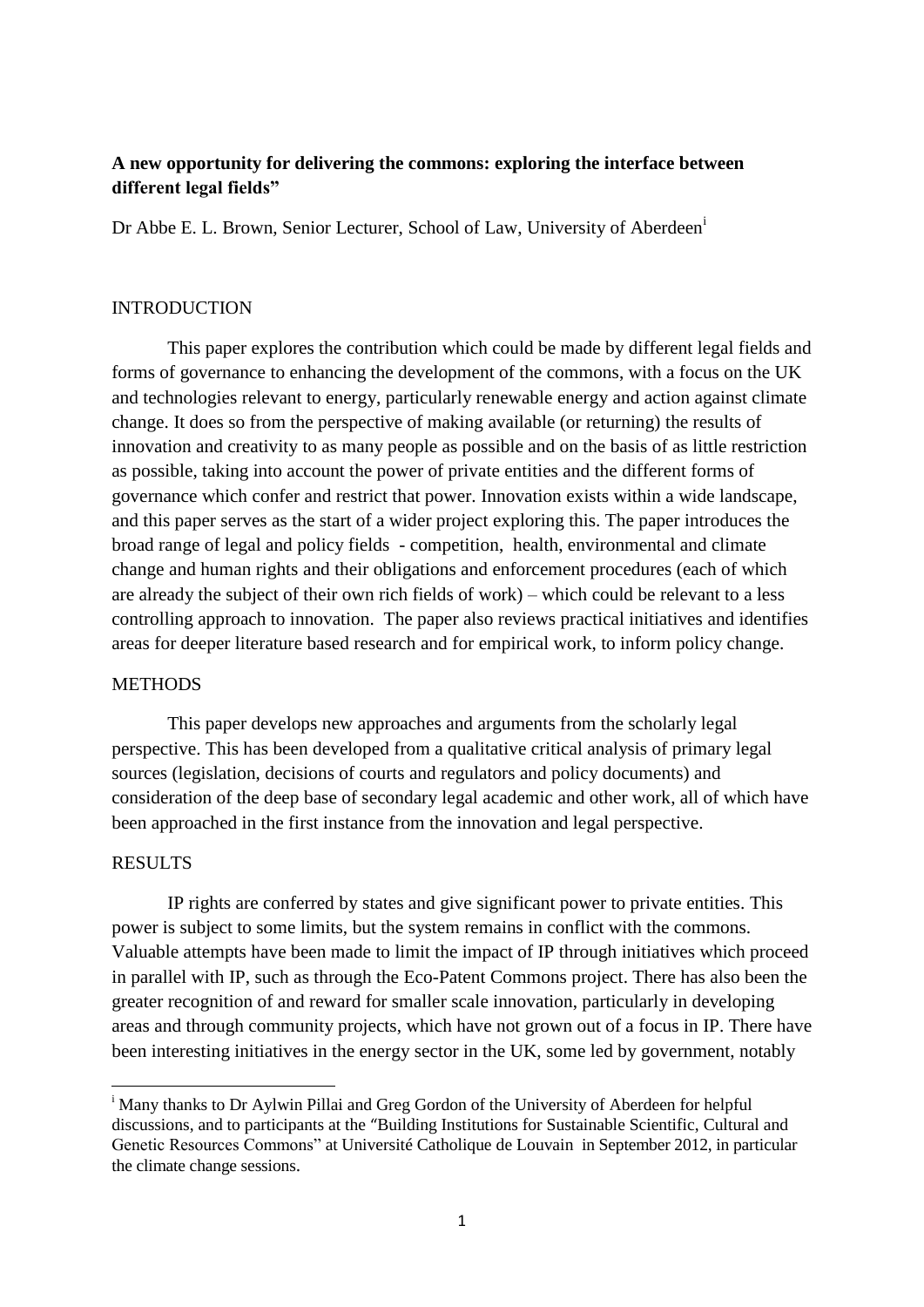the Saltire Prize for renewable energy in Scotland, and some by industry, for example through the UK Industry Technology Facilitator in respect of oil and gas. Oil and gas regulation is of particular interest given the expansion of established oil and gas operators into the renewable energy sector, for example BP (see BP Alternative Energy webpage); and also because oil and gas is regulated in a manner which is the inverse of IP. Whereas IP confers the right to control the technology which has resulted from the innovation, oil and gas regulation in the UK confers the right to investigate and prospect in an area and to the reward of the profits generated. Can this form of oil and gas regulation provide its own model for innovation, or, which is more likely, can it stimulate a willingness to look more widely for other options?

It is important in this respect that the oil and gas regulatory regimes can require sharing of resources. Also of interest are instances of energy providers returning benefit to the local communities, for example through the Scottish Power Renewable Energy Policy, and Scottish government guidance exists in this respect. More generally, the growth of community governance initiatives in geographical areas the subject of energy (and renewable energy) activity, for example in the Western or Northern Isles of Scotland, are a reminder of alternative workable forms of governance.

Those involved in innovation may choose, however, to seek IP rather than enter a challenge, and to rely on its exclusive rights rather than share them with the local or wider community. Other legal regimes are limited in their ability to restrict the power of IP and to deliver outcomes which are more consistent with the commons. Competition law dislikes the holding of too much power and control and can require the sharing of technology, but only in exceptional cases which involve new developments, and when the technology has become central to an industry. Further, competition law prohibits agreements which have a negative impact on the market and innovation, and regard should be had to this when planning new approaches to sharing if an agreement is involved, bearing in that this is interpreted widely. Other legal fields - human rights, environmental and climate change and health – might seem more closely aligned with the objectives of the commons. Steps have indeed been taken there to encourage new approaches to innovation and the sharing of the results, but this has needed to be a more collaborative basis, given the lack of effective enforcement powers in the relevant international agreements. Further, instruments in these other fields do not engage directly with IP; and when states choose how to proceed they are faced with the more robust enforcement procedures of the international IP agreement. Nonetheless, these instruments and forms of regulation can all combine to encourage states to introduce new approaches, and could encourage innovators, funders of innovation and those developing policy to pursue approaches which do not depend upon and which cannot be blocked by IP; it could also lead to IP owners choosing to share technology in more cases and on more equitable terms. But again, they may choose not to do so.

Looking forward, there is a need firstly for further legal research regarding the wide interfaces identified between legal and regulatory fields (private and public, national, regional and global) which were identified as impacting upon innovation and the commons, and for there to be more engagement between this body of work and that of energy and IP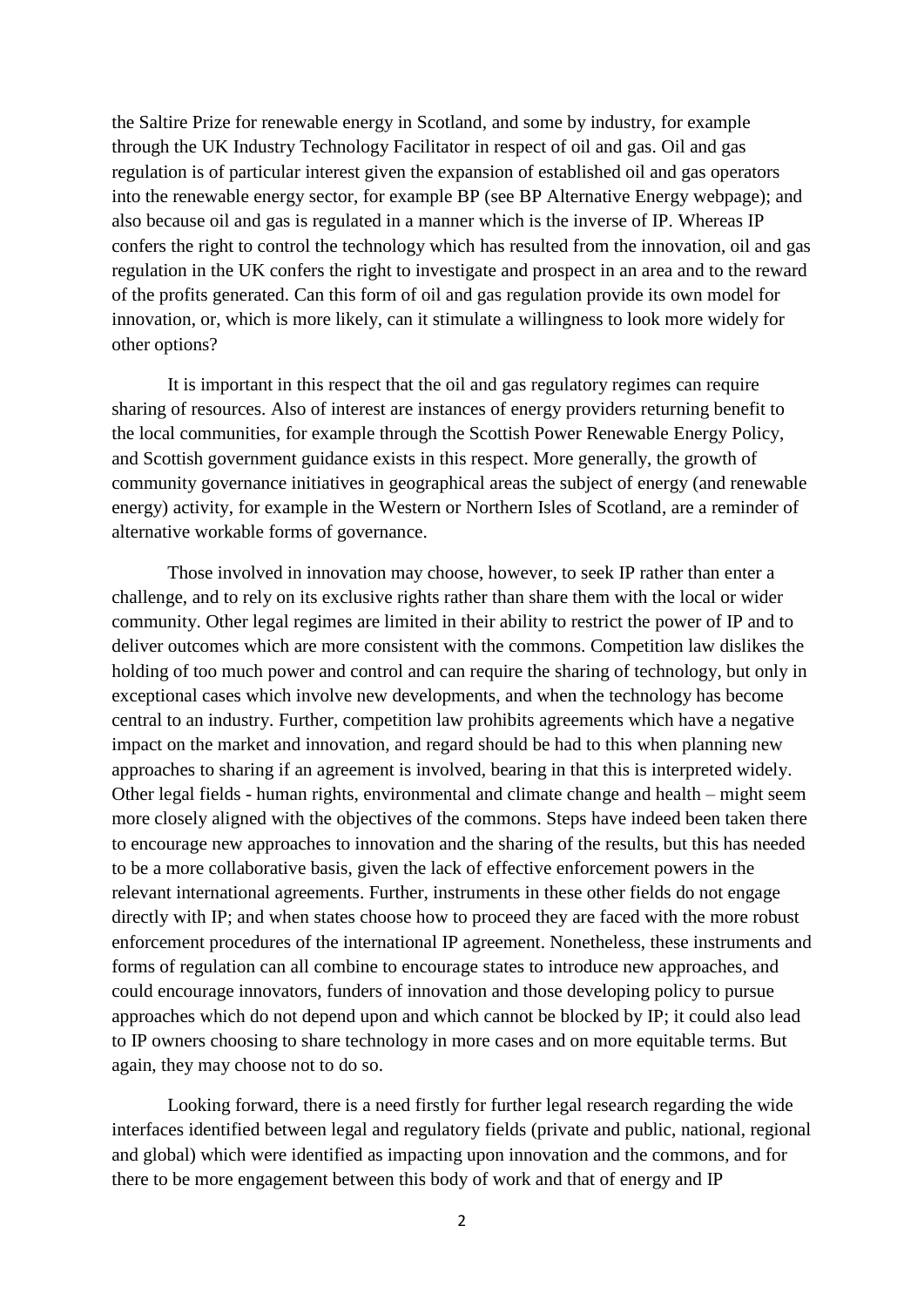scholarship, action and policymaking. Secondly, there is a need for empirical research exploring the pressures which lead to different approaches being taken to sharing and funding of innovation and activity in the energy sector, the awareness of key decision makers of laws and forms of regulation other than those relating to IP, and the relevance this has to decision making. Funding is being sought for this to be carried out in a pilot study with a focus on Scotland.

### **DISCUSSION**

#### *Legal obstacles to commons*

The power and place of IP, and indeed the limits on it, will be discussed in some depth to contextualise the rest of this paper. IP takes different forms - patents, copyright, design, trade marks. These have different underlying justifications (see MacQueen 2011 and Cornish 2004), but they all confer on the right holder the power to control the use of the underlying technology or subject matter. This right to exclude the activities of others applies irrespective of the benefits which might arise for the mutual growth and sharing of the knowledge and information available to society, or, say, improved mitigation in respect of climate change. Yet, for example, IP is not mentioned in Climate Change (Scotland) Act 2009, which is a key part of Scotland's goal to reduce emissions and obtain all its energy from renewables by 2020 (see also the 2020 Routemap, see webpage). References are made in the legislation to technology regarding the setting of emissions targets (section 2(5) and 4(4)), and regarding energy efficiency (section 60(9)), but not to the role – positive or negative – which IP might play. This is an example of the barriers which exist between different forms of regulation and lack of apparent awareness of them.

This issue will be revisited later in this paper. For now, it should be borne in mind that strong arguments do exist that the power of IP is appropriate, or must be tolerated, as IP is an important form of encouraging innovation and investment (see Scherer 2001, Merges 1994, Greenhalgh and Rogers 2010, Torrance 2010, and IPKat blog posts by the Katonomist). Further, the rights conferred by IP are limited by term, say 20 years for patents (section 25 Patents Act 1977 (UK)) and the life of the author plus 70 years, in most cases, for copyright (sections 12-15 Copyright Designs and Patents Act 1988 (UK)). Once the IP expires, the intangible results of the innovation and creativity (which, of particular importance within the commons debate, are not consumed during the period of exclusivity) return to the public domain, and are available for use by all without restriction. The adequacy of this balance is highly controversial (see Hardin 1968, Boyle 1996, Waelde and MacQueen 2007) and the Public Domain Manifesto of COMMUNIA has put forward its contrary view of the proper relationship between private control and the public domain. This argues that the public domain should be central, with copyright merely the exception.

It also should be borne in mind, however, that IP rights are confined by territory (largely by state, say a UK patent cannot control activities in Kenya) and there can be other limits, for example in the UK the IP owner cannot prevent the use of an invention for non commercial purposes (see section 60(5)(a) Patents Act 1977 (UK)). A state may also permit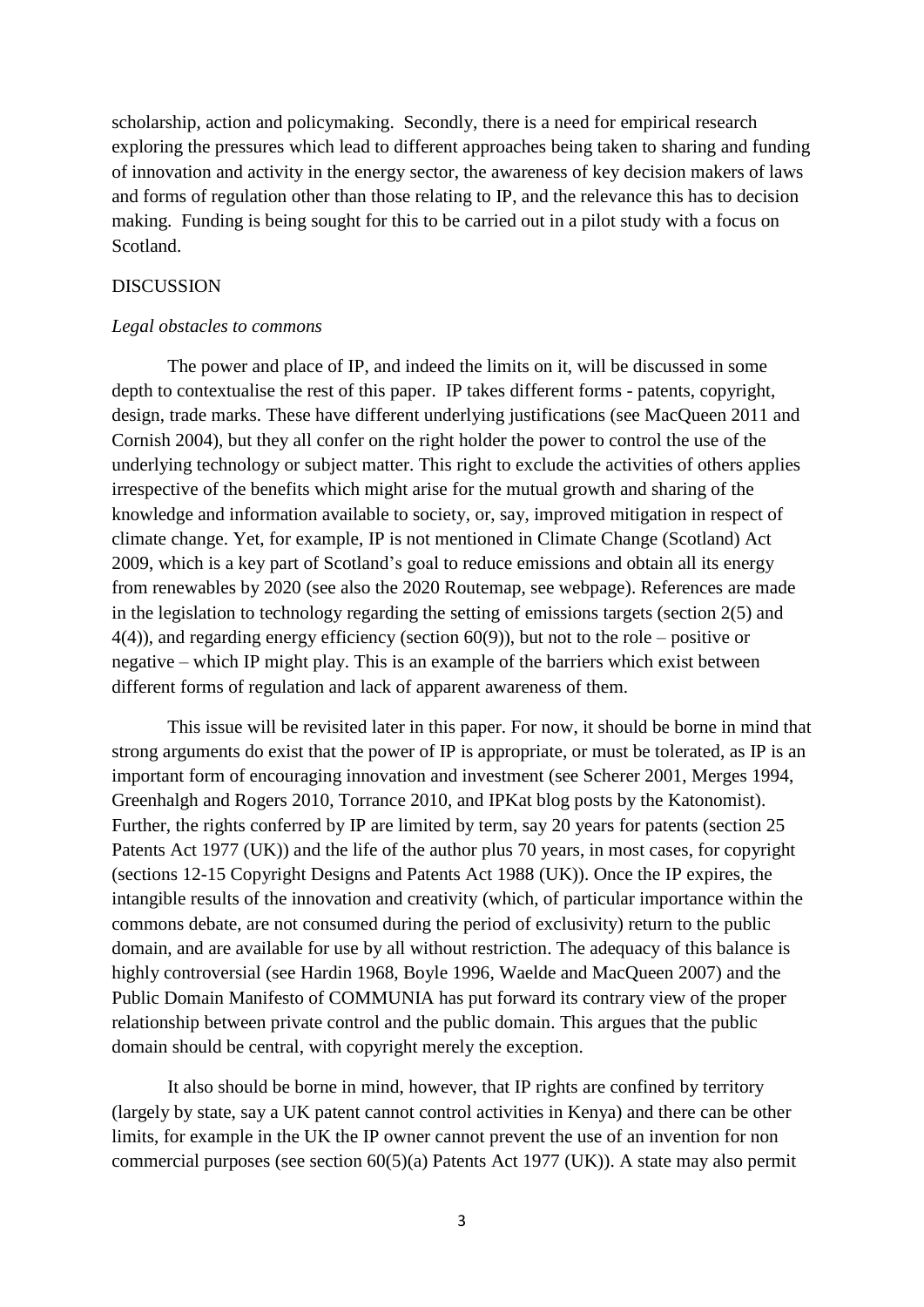others, through compulsory licensing (sharing required by the state) to work the invention if market demand is not met a period after grant (section 48A Patents Act 1977 (UK) reflecting article 5A Paris Convention for the Protection of Intellectual Property 1883).The UK can also require that use is permitted for activities of the Crown, such as defence (sections 55-58 Patents Act 1977 (UK)).

Further, however objectionable it might seem to supporters of the commons (and see also for example Williams-Jones and Ozdemir 2007), IP is, for the UK and for most states, an ongoing fact of life. Most states are members of the World Trade Organization, ("WTO") (see WTO list of members), and the WTO Agreement of 1994 has as one of its Annexes the Trade-Related Agreement on Intellectual Property Rights ("TRIPS"). As a result, states must have IP in a form very similar to that discussed above in the context of the present UK legislation. Significant bodies of work exist regarding the power of developed economies in framing TRIPS, and the obstacles it imposes to the development of others (see Drahos 2002). States can still impose limits on IP, including compulsory licensing similar to that discussed above in respect of the UK (see articles 9, 30, 31 TRIPS). This could be a valuable means of ensuring that as little as possible is removed from the commons in the UK and elsewhere (see Sell 2003). TRIPS also stresses that the protection and enforcement of IP should contribute to promotion of technological innovation, transfer and dissemination of technology, mutual advantage of producers and users, and in a manner conducive to social and economic welfare (article 7); and that states may adopt measures necessary to protect public health and nutrition and promote the public interest in sectors of virtual importance to development (although these provisions must be consistent with the rest of TRIPS (article 8). Yet these provisions do not impose obligations, and there is scope for disagreement as to what is permitted (see Correa 2002 and Beas Rodrigues Jr 2012); and if a state is too adventurous in pursuing opportunities, then another state might complain to the WTO dispute settlement which could lead to trade sanctions (see article 64(1) TRIPS, Dispute Settlement Understanding Annex 2 to WTO Agreement, Pauwelyn 2010).

There has been some clarification regarding what is permitted, for example in respect of compulsory licensing and public health emergencies through the Declaration on the TRIPS Agreement and Public Health made at Doha in 2001.There is also established national legislation requiring the sharing of technologies which might be the subject of IP, for example the Clean Air Act 1963 in the United States. Yet some countries also enter into trade agreements which remove any flexibility, for example requiring that compulsory licensing is not to be permitted in national legislation (see the Agreement between the United States and Jordan, article 4, see discussion in Vivas Eugui and Von Braun 2007 and Drahos 2007).There is also the Anti-Counterfeiting Trade Agreement ("ACTA"), negotiated mainly in secret, which is a global agreement outside the confines of the WTO framework which relates to IP in a sense much wider than addressing counterfeiting (see Final Negotiated Text from May 2011 and Yu 2011). ACTA became very controversial, and at the time of writing in 2012 attempts by activists against it bore fruit, with the rejection of it by the European Parliament, and hence the European Union and its member states (European Parliament News 2012).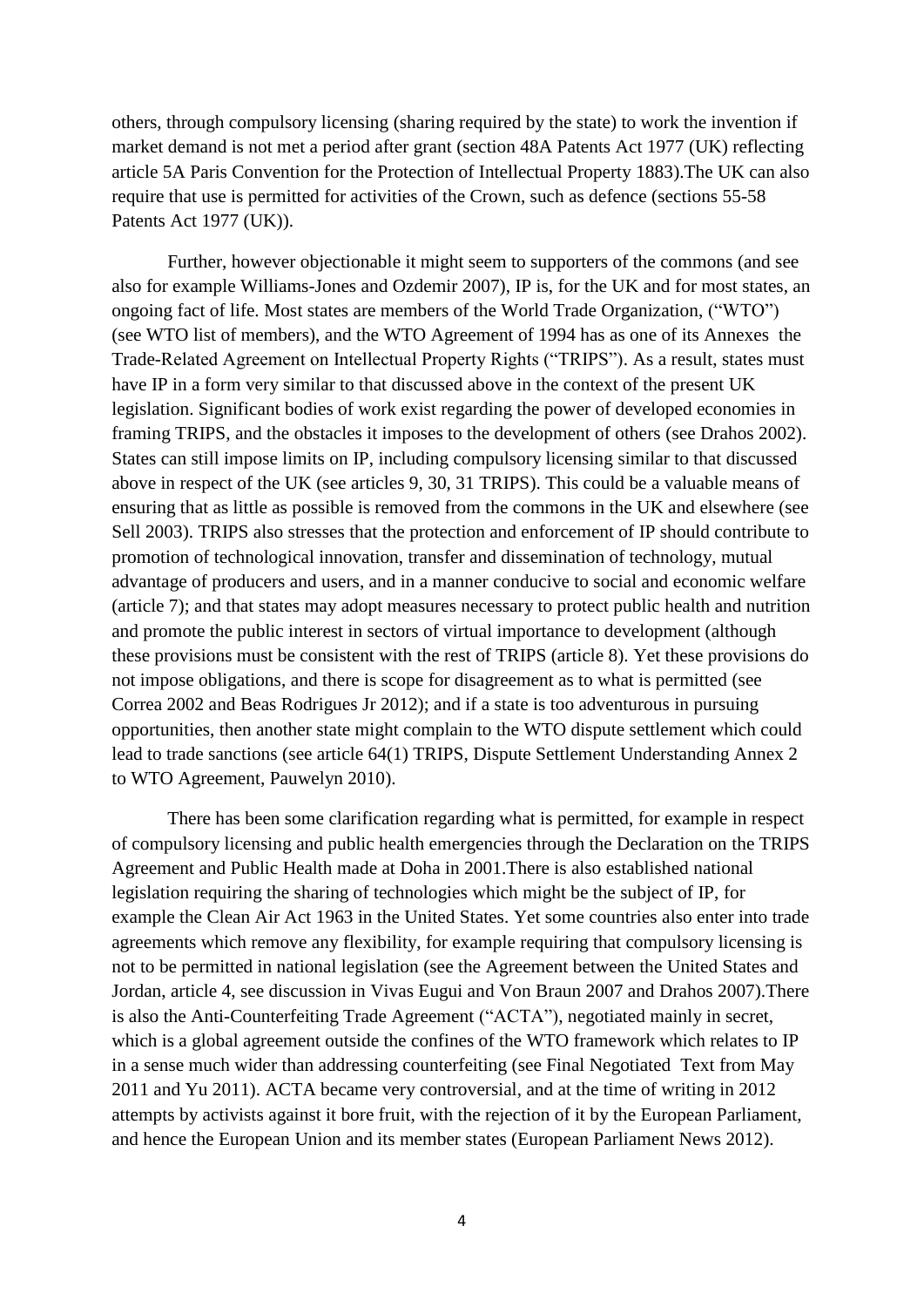Against this backdrop, proposals for a new acquis in respect of international IP have been made in Dinwoodie and Dreyfuss (2012).

Even if this does not come about, and states have an IP system which is highly inconsistent with wider access to technology, innovators are not of course obliged to seek IP. Yet they do, and this has lead to scholars exploring IP's tragedy of the anti-commons (see Heller 1998, Heller and Eisenberg 1998 and Leung 2010). An analogy of this within the energy context would arise in the UK if there was a patent for one aspect of a product which harnesses tidal power, a patent for another part of the product which is owned by someone else, a trade mark in respect of the name of the product as a whole which has become well known as the flagship of a government's renewable energy policy, a patent owned by someone else for the key part of system to deliver the energy to the mainland grid, and copyright in respect of the software which can enable the energy to be distributed. If the owners of all this IP cannot agree to work together and grant licences to each other, then none of them can operate at all, and those considering investing in or innovating in the field might look elsewhere (see Sichelman 2011). This situation could also be termed an IP thicket. Thickets also arise in other fields (for example van Overwalle 2010 regarding genetics and which have been the subject of a report by the UK Intellectual Property Office in 2011). Issues such as this are increasingly likely to continue to arise in the energy field.

As resources decline, energy cannot merely be extracted from the ground; technology will be at the heart of new ways of harnessing old forms of energy, such as extracting oil from the sea bed (see Gallagher et al 2006, Ewan 2011) and also of generating new energy sources. This been recognised by the attention paid to IP and technology transfer at the United Nations Framework Convention on Climate Change ("UNFCCC") 1992 of which the UK is a member (see website and also Barton 2007, Abbott 2009, Maskus 2009, Gerstetter 2010, Derclaye 2010, Rimmer 2011, Blakeney 2012), and by the encouraging institutional interaction through a tripartite project between the United Nations Environmental Programme, the European Patent Office and International Commission on Trade and Sustainable Development in 2010. Further, at its Cancun meeting in 2010, the UNFCCC established the Technology Mechanism (see Technology Mechanism webpage and discussion in contributions by Navraj Singh Ghaleigh and by Elisa Morgera and Kati Kulovesi in a forthcoming collection edited by the author *Environmental Technologies, Intellectual Property and Climate Change: Accessing, Obtaining and Protecting* (Edward Elgar 2012) ("Environmental Technologies Collection"). At the meeting of the Technology Executive Committee in Bangkok in September 2012, a decision was made to investigate IP (IISD Reporting Services 11 September 2012). It will be interesting to note what this generates for IP and climate change more generally, for thickets and for the commons.

### *Re-birth of commons*

There have also been projects focussed on bringing about a different, and more open, approach to encouraging and sharing innovation which take a different approach to IP than the more negative one discussed so far (Wiener 2006, Troxler 2010, Maggiolino and Montagnani 2011). Of most interest here is the ongoing work in the energy sector. Through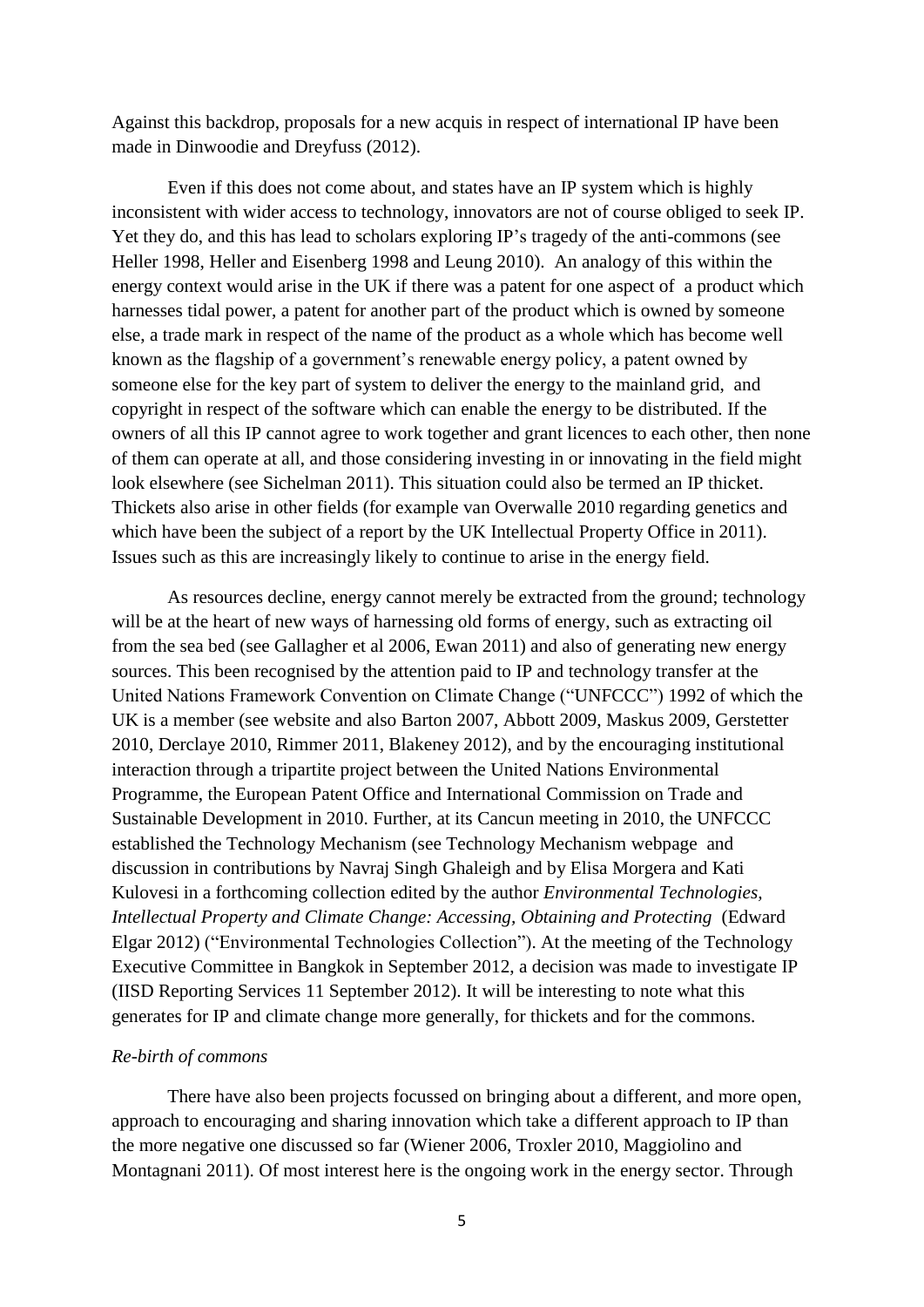the Eco-Patent Commons, established by the World Business Council for Sustainable Development in 2008 (see website), many leading companies have chosen to pledge part of their patent portfolio to the group – a new central commons. Members and non members of this group can then obtain free access to these patents. This project is stated to have both philanthropic and business objectives and has been the subject of much positive comment. Questions have been raised however, regarding why leading companies choose to become involved in it, and the quality and value of the patents which they choose to contribute to the group, in contrast with those they choose to control in the more traditional way (see Van Hoorebeck and Onizu 2010, Hall and Helmers 2011, Boynton 2011).

#### *Innovation regulation*

Prizes involve specific technical challenges being set and then solved. Within oil and gas, there have been industry attempts to encourage collaborative innovation through the challenges issued by the UK Industry Technology Facilitator. This is an industry group which issues challenges based on issues the industry has encountered (see webpage). For 2012, these are focussed on oil and gas, however the group clearly recognises the importance for all energy providers to work together, so it will be interesting to note the direction of future challenges and their role in renewables (see Industry Technology Facilitator Knowledge Transfer Network webpage). Prizes and challenges have been used in more developing areas, such as the Innovation Prize offered by the Rockefeller Foundation and the African Carbon Trust in 2009 (see Scholtz 2009) and this is considered in more detail by Anna Davies in her contribution to the Environmental Technologies Collection.

There have also been state challenges, for example in Scotland the Saltire Prize of 2010 pursuant to which "£10 million will be awarded to the team that can demonstrate in Scottish waters, a commercially viable wave or tidal stream energy technology" (see Scottish Government Saltire Prize webpage) It should be borne in mind, however, that hidden in the contractual details is a provision that the IP owner will retain the IP (clause 10.6, see Scottish Government Saltire Prize Competition Guidelines webpage). So while the prize is an incentive to innovation, it is not a means of enhancing the commons. This embedded attachment to the place of IP in innovation suggests a need to review other forms of regulating, conferring exclusivity and encouraging risk taking.

#### *Other forms of control and sharing*

Unlike the possible proceeds of innovation and creativity, in the UK Continental Shelf oil and gas while in the ground belongs to the state and are not part of the commons. Accordingly, to explore for oil and gas either on land or offshore an operator must apply for and be granted by the state a production licence for a particular period and in respect of blocks, an area for work (section 3 Petroleum Act 1998 and see also Department of Energy and Climate Change Petroleum Licensing Guidelines and Types of Licence webpages). Model licences have been developed and the key issue in respect of grant are the work programmes submitted by the operator. Licences are issued in a series of rounds (see eg Department of Energy and Climate Change  $27<sup>th</sup>$  Seaward Licensing Round webpage).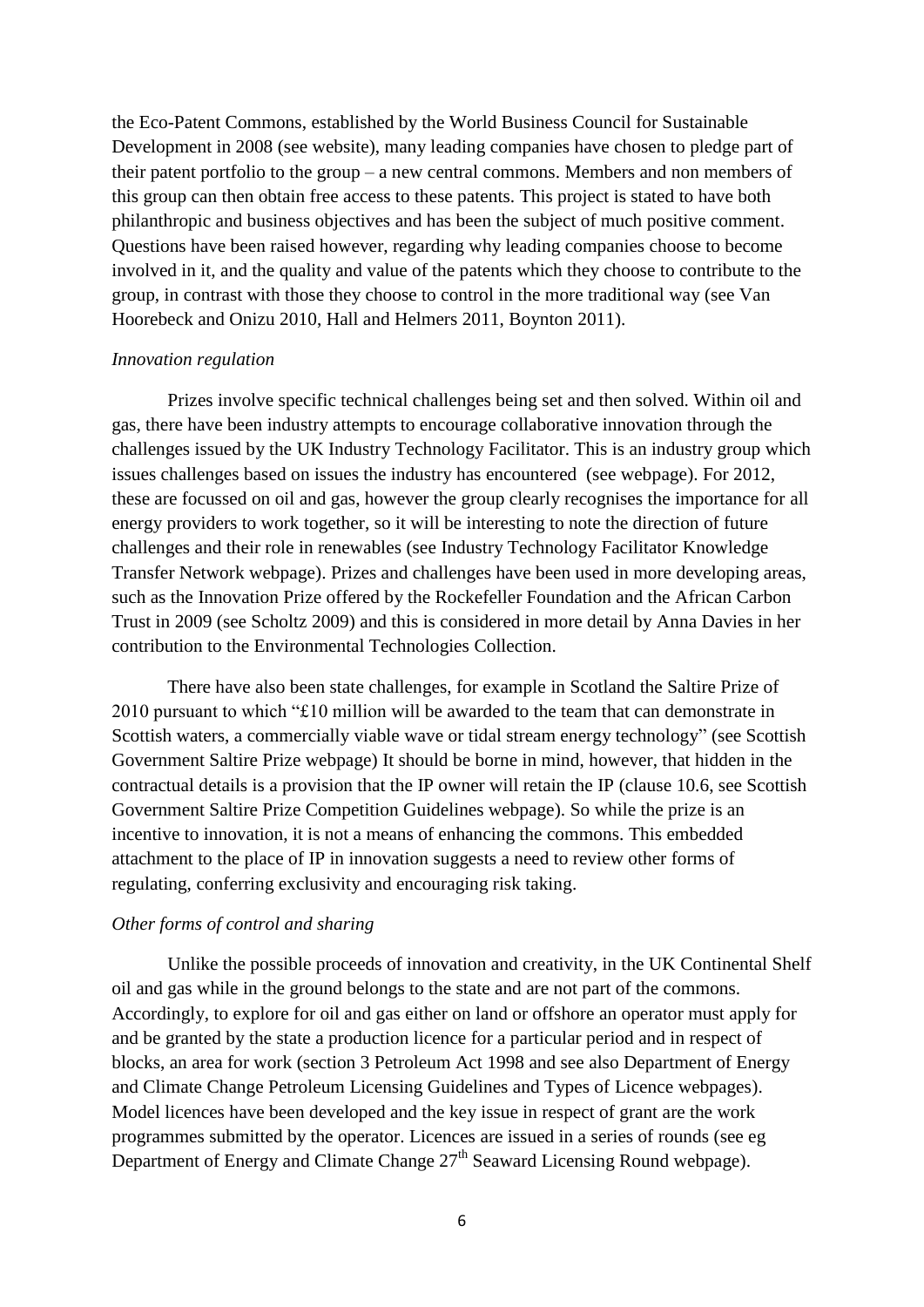Interestingly, there are now requirements that one half of the block will be returned ("recycled") to the state at the end of the first period covered by the licence, as part of the state's plan to encourage maximum activity within the licensed area (see discussion in Gordon 2011 and Department of Energy and Climate Change Types of Licence webpage).

The licence holder will control and profit from the oil and gas which might be found in the block; if oil and gas are not extracted, they will lose. This is quite a different approach to encouraging investment and risk taking than that discussed in respect of IP, yet like IP the oil and gas licensing model is based on control. There are other similarities. Just as the tangible limits of the block confine the oil and gas exploration, IP rights of others can impose limits on the approaches which innovators may take to developing a new technology. Further, like IP's compulsory licensing, oil and gas legislation has arrangements for requiring wider use and new activity, firstly through the recycling provisions discussed above, and also the Fallow Field and Stewardship Initiatives, which were developed through close industry and government collaboration through PILOT (see Department of Energy and Climate Change PILOT webpage ).Fallow Field and Stewardship licensing conditions enable the state to intervene and enable others to act if the license holder(s) does not work all of the block as effectively as possible (see also Gordon and Paterson 2011, 5.7-5.49). Finally, legislation also provides means of providing access to one set of infrastructure (say a pipeline) to others, depending on need, capacity, security and the payment of a fair, reasonable and nondiscriminatory fee if agreement cannot be reached; and since 2011, the state has to power to intervene in a situation even before negotiations may have completed (Energy Act 2011 sections 82 and 83).

These intersections between IP and oil and gas are is of particular interest here given that, as noted above and given the maturity of the UK fields, innovation will be an important part of extracting oil and gas from the ground; accordingly, those very people involved in decision making regarding the taking of a production licence may also be involved in decisions regarding the funding of innovation (see also for example the GE Oil and Gas webpage and Ewan 2011). Would this lead to an openness to approaches to innovation which proceed in a manner unlike that of IP? It is of further interest to note that analogies can be identified in turn between the commons and other forms of regulation of oil and gas.

There is a high level of voluntary industry regulation in the UK, with the business community, rather than the state, setting the rules by which they wish to operate. There is the Commercial Code of Practice, the Infrastructure Code of Practice and a Code of Practice on Access to Upstream oil and gas infrastructure, all of which have at their heart principles of industry fairness and transparency (see also Vass 2011). Further, places affected by oil and gas and renewable energy development, such as the Western and Northern Isles of Scotland, have seen a growth of much more traditional commons and community governance activities (cf Ostrum 1990, Armitage 2008). The Land Reform (Scotland) Act 2003 enabled new approaches to land ownership, for example the purchase of the Islands of Eigg and Gigha by their communities, with the communities then each establishing their own rules for how they wish to operate (see Eigg Heritage website and Scottish Government Community Buy-Out Gigha webpage, also Mackenzie 2010). It is noteworthy here that Eigg and Gigha then chose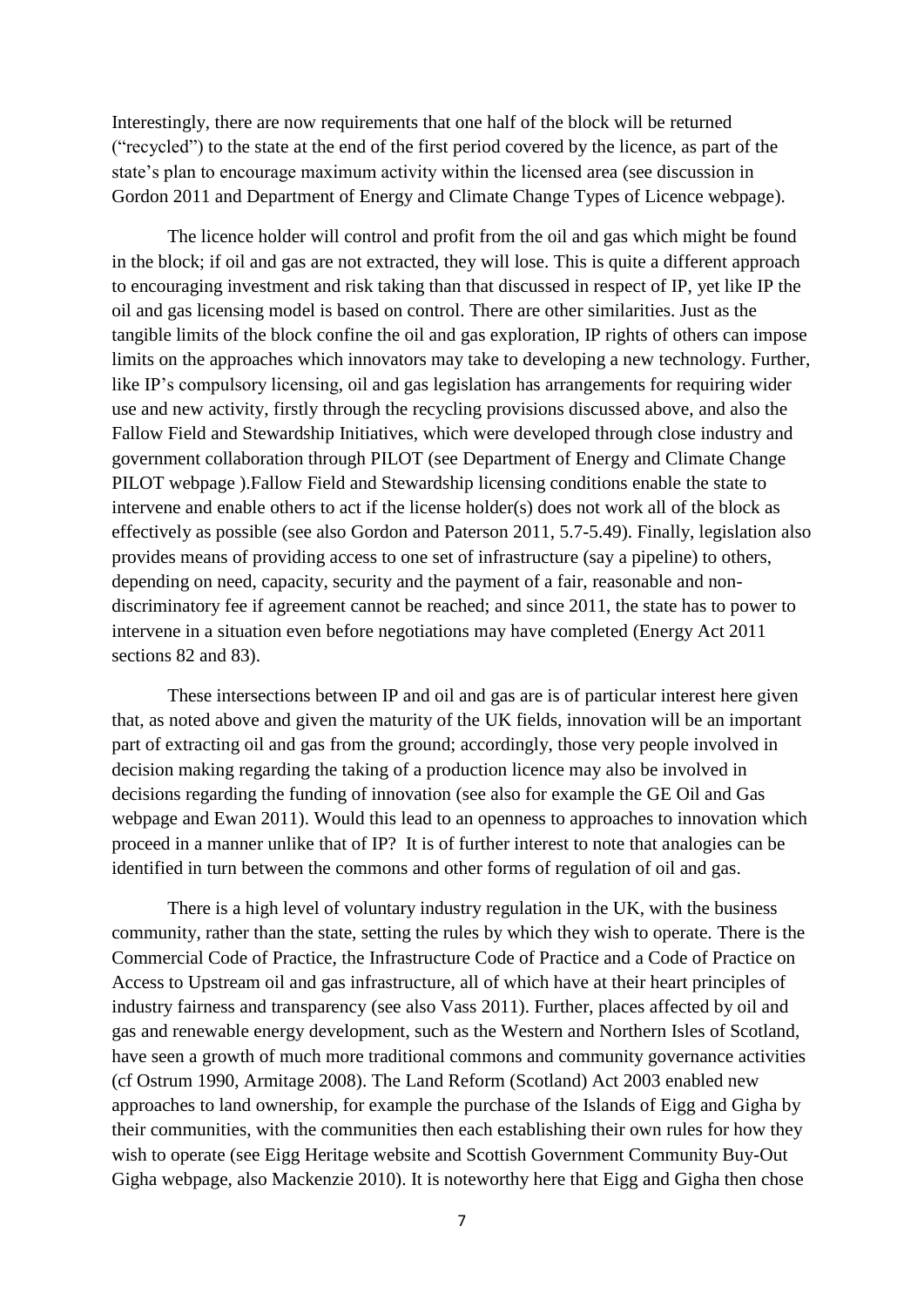to engage in community based renewable energy projects and to act in new ways to combat climate change (see Wind and Sun Isle of Eigg web page, Islands Going Green Eigg Electric Webpage, Carrel 2010, Isle of Gigha Frequently asked questions about the Gigha windmills webpage). It is of final interest to note that the Scottish Government has provided guidance to assist in such initiatives, (see Scottish Government Community Energy Renewable Energy Toolkit (see webpage and section 6).

This embracing of different forms of governing assets, land and responsibilities in respect of them, by governments, companies and communities, may provide helpful models for further work regarding innovation and the commons (see also Brooks 2002, 365-392). Arguments have indeed been made that the growth of a more community based approach to property could be a model for a more community based approach to copyright ((Howe 2011). For now, however, none of these arguments provide immediate solutions to the power of IP and the restriction of the commons. Accordingly, it is helpful to pursue the limits which can be imposed now, by other legal fields, on the power of the IP owner. Can they deliver wider access to technology to contribute to the growth and support of the commons?

### *Legal contributions and lessons*

The most established legal counter to IP is competition. Competition law will be the subject of quite detailed discussion, given that it provides practical means of sharing (or preventing sharing), in some cases. Competition, like IP, is a top down form of control which sets out ways of bringing about its key objective of enabling the market to proceed without restriction, irrespective of the industry in which it operates. Similarities can once again also be identified between fields, with IP and competition both aiming to encourage innovation (see for example Geroski 2005, Regibeau and Rockett 2007). There is also a deep relationship between energy and competition, including regarding the sharing of infrastructure, although this had not focussed on innovation (Vedder 2008, Vedder 2011, Hariharan and Ghaya 2011 and Talus 2011). Of present interest, competition law can be concerned at licensing of IP, as this involves an agreement which will have an impact on the market; and depending on how a commons is structured, competition law might be interested in it. Competition is also concerned at the holding of too much power, it may be interested in a refusal to license IP.

The European Union treaty provisions address competition law, and are therefore the most important for this paper's discussion. What is now article 101 Treaty on the Functioning of the European Union (formerly known as article 81) can render void agreements which can impact upon development and innovation, which clearly could cover IP licensing. Since the 1990s, however, the European Union has seen a recognition of the more positive impact which the licensing of IP can have on innovation, and this has led to the block exemptions which can enable agreements to continue. Regulation (EC) on the application of article 81(3) of the Treaty at categories of technology transfer agreements, applies to agreements between two parties (recital 1, article 2). Also important, particularly regarding the extent to which a group of IP owners can agree to share their technologies, through say a patent pool which would enable thickets such as those discussed above to be avoided, are the Commission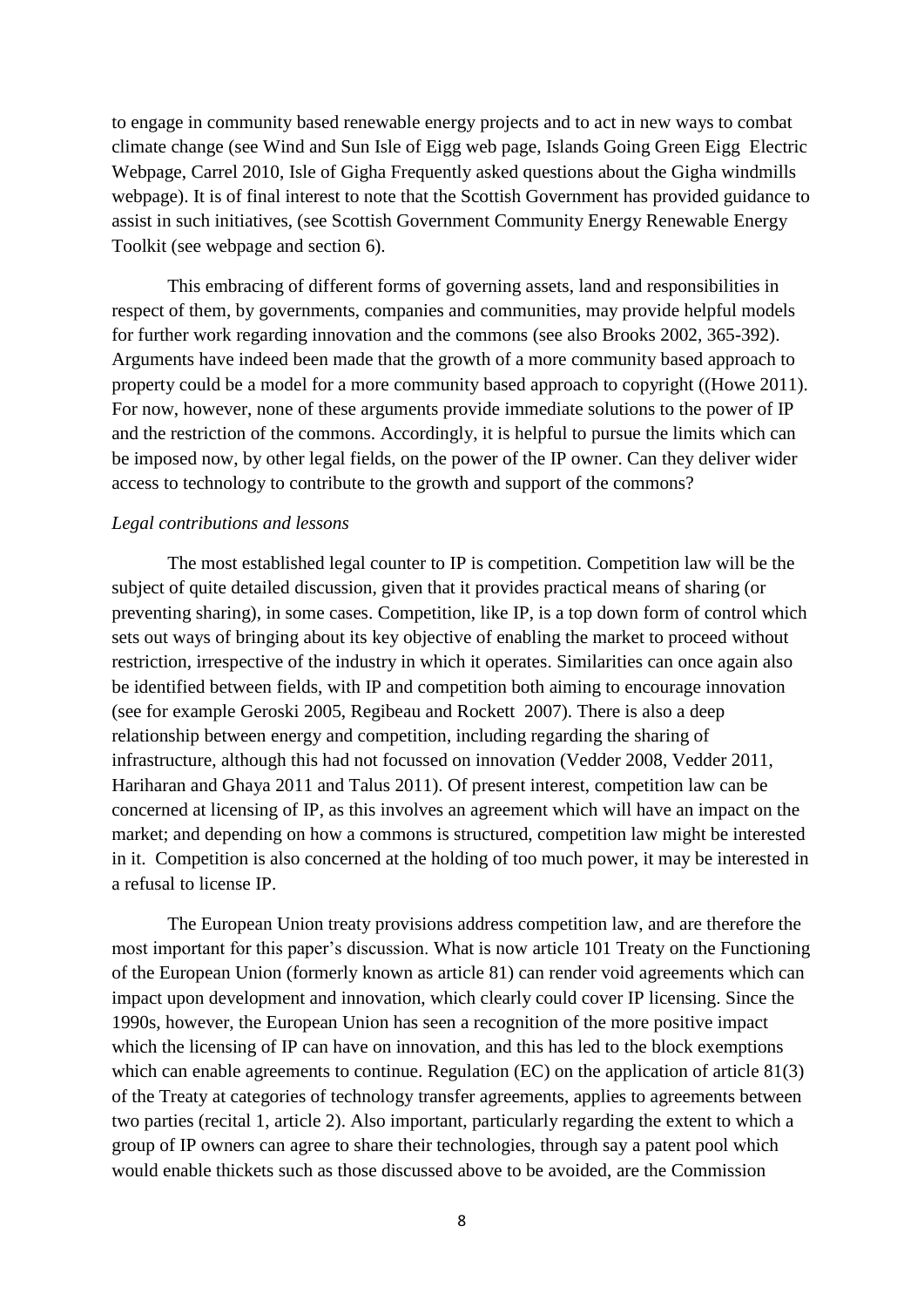Notice Guidelines on the application of article 81 of the EC Treaty to technology transfer agreements (see articles 152, 167, 224, 225, 227, 231–232) and also from 2011 the Guidelines on the applicability of Article 101 of the Treaty on the Functioning of the European Union to horizontal co-operation agreements (see in particular articles 146, 147). Broadly, if an agreement aims to encourage innovation, dissemination and does not restrict price and activity beyond the IP, agreements involving IP are likely to be permitted (see also Ghidini 2010, 215–6).

The horizontal cooperation agreement guidelines also apply to standards (see section 7 and see Sattler 2011). Standards arise when all those who work in an industry use a particular technology for a function or apply agreed forms of measurement and assessment. A closed standard will arise if members of an organisation, say those involved in software relevant to delivering renewable energy to the grid, agree that a particular set of technology is to be used by all to achieve a particular goal. The International Electrochemical Commission sets standards in the energy field and the World Council on International Telecommunications will meet in Dubai in December 2012, where the International Telecommunications Union will discuss climate change and energy efficiency standards. From the commons perspective, it is preferable for a standard to focus on the functionality of a technology, rather than refer to a particular product, or a technology which is the subject of IP. This more likely to be so if a standard is "open", such as World Wide Web Consortium (see website) with details of it available to all, rather than just a specific membership (see discussion of open standards in Fitzgerald and Pappalardo 2009, Glader 2010).

If one cannot meet the standard without using such a technology or product, and there is IP in respect of it, the IP owner holds a large amount of power (see Lemley 2002, European Commission Fraunhofer Fokus and Dialogic 2011). IP policies of standards bodies are more likely to be acceptable from the competition perspective if they state that if a member owns IP which is within the standard, this must be disclosed when the standard is set; and that if it is essential for that IP to be used to meet the standard then the IP should be licensed to all members on a fair reasonable and non-discriminatory basis (see horizontal cooperation agreement guidelines para 285 in particular, and for long running debate see Treacy and Lawrance 2008, Gilbert 2010, and discussion of the impact of this in Contreras 2011). The meaning of "essential" and "fair reasonable and non-discriminatory" remain unclear (see Treacy and Lawrance 2008 and from the United States perspective, Epstein et al 2012). Some guidance is provided in the horizontal cooperation agreement guidelines as to process (paras 287-291) and as seen above the term is found in energy legislation, as discussed above; so it will be interesting to review further interfaces in this respect.

There is a growing body of work regarding the relationship between competition law and the environment (Kingston 2011). There have been no cases, however, regarding the relationship between agreements, innovation and energy, energy standards, or indeed regarding pledging to a commons group. There have also not been any cases considering competition law as it applies more generally to commons licensing agreements and commitment to an open standard. The permissive attitudes to licensing, the present form of the block exemption and guidelines discussions above and the openness of the licensing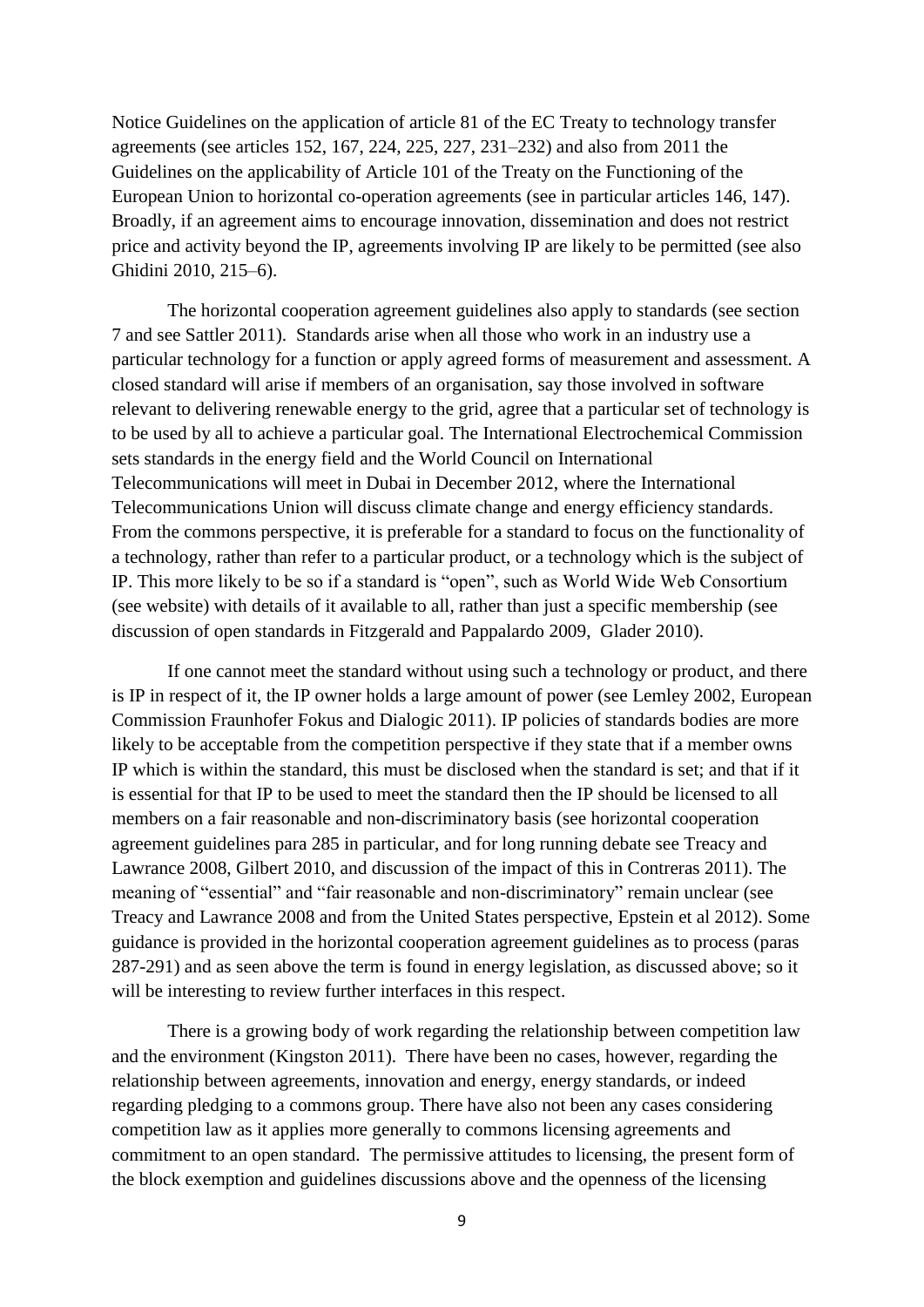which would be involved in open standards, and commons licensing suggests that a successful challenge is unlikely; but it should be borne in mind that this cannot always be assumed, given the focus of competition on the market and encouraging innovation, rather than delivering a commons.

Competition can also require more sharing than might arise though IP and oil and gas legislation, say in respect of the control of a new pipeline (see also Aldersley-Williams 2011) or IP relating to a new software which aims to prevent sites being hacked, which could be a landmark in energy security (see Alec 2012, Usenmez 2011, Department of Energy and Climate Change Energy Security webpage). This can be particularly important if a technology becomes a de facto standard through its commercial success, with it used by so many in an industry to the extent that technologies which do not work with it are highly unlikely to be accepted. This could provide a second basis for standards placing an IP owner in a position of significant power. If an IP owner refuses to license its technology in such cases, competition law may be interested, on the basis of the prohibition on the abuse of a dominant position now found in article 102 Treaty on the Functioning of the European Union (previously article 82). This provision has also been used to investigate Samsung in the light of concerns that it has not met the IP licensing policies in the standards policy of which it is a member (European Commission Press Release Antitrust 2012). Likewise, it can be an abuse of a dominant position to refuse to license IP.

The few cases which have been considered the issue have focussed on communications and pharmaceutical technologies - the one case which has involved the environment (*Der Grune Punkt* regarding labelling), did not involve a refusal to share. It is interesting to note in the context of this paper, however, that this body of law is argued by scholars (although not by courts) to be strongly rooted in the essential facilities doctrine, which arose from the need to provide access to physical infrastructure such as docks (*B& I Line/Sealink, Oscar Bronner* Muller and Rodenhausen 2008) and which is reflected in the Energy Act 2011 discussion above. Yet for the question of abuse to be relevant at all, there must be a dominant position in a market.

Definition of the market is a complex exercise, and involves regard to substitutability, geography, barriers to entry and the level of innovation in the field (see Commission Notice on the definition of the relevant market). Once the market is defined (say, is it delivering tidal power from Orkney to Grangemouth, or is it the delivery of all renewable energy to the grid in the UK), then is the provider dominant in the market? Could the IP owner operate to an appreciable extent independently of others in its approach to licensing its technology (see *United Brands*)? This will depend on the size of market share, the number of competitors in the market, and once again barriers to entry and the level of innovation in the field – how readily could technology used to deliver natural gas, say, work with power generated by waves? If there is dominance, then case law requires there to be exceptional circumstances for the refusal to license to be an abuse; it also suggests that this would not be met by, say, arguments that all energy companies should be protected against cyberattack and so all should be able to use particular software, irrespective of the stance taken by the copyright owner. Rather, (see *Radio Telefis, IMS Health, Microsoft 2007,* the last two of which involve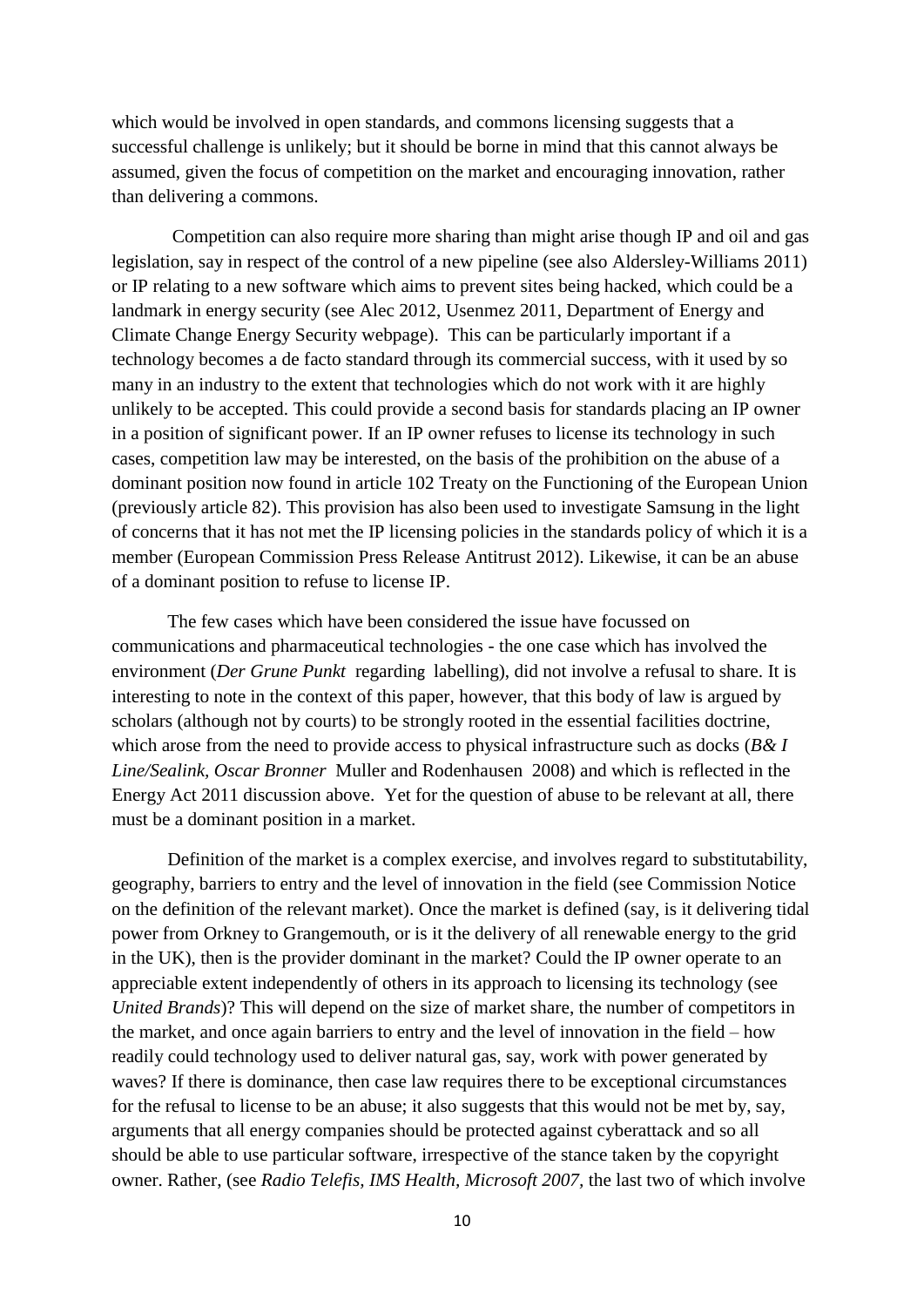standards) there must be no actual or potential substitute for the technology the subject of IP (which requirement would be met in some cases, but not all, and certainly is inconsistent with the concept of returning technologies to the commons); the technology would be used to develop a new product or technical development for which there is unmet consumer demand (and continuing its existing technical purpose but offering it to more, consistent with the commons, would not meet this); the refusal to license excludes viable competition in a (possible hypothetical) secondary market (again, this would exclude wider participation in ongoing activities); and there is no objective justification for the refusal (the meaning of this is unclear, although reward of innovation per se will not suffice).

There is a wider, though weaker, view that one should look more widely to all exceptional circumstances (*Volvo, Commission Decision in Microsoft 2004*) and there are also signs that the regulator, the European Commission, is prepared to look more broadly in establishing what might be abuse (see Communication from the Commission, *AstraZeneca*, and discussion in Rousseva 2010). Yet in any event, the abuse case law will assist in a much narrower set of categories than would a requirement for fair, reasonable and nondiscriminatory licensing under a standards agreement. And even the widest view of abuse would still exclude technologies which do not involve the IP owner being in a dominant position. Accordingly, competition law can rarely require that technologies are returned to the commons or at least made available more widely if the IP owner does not wish to do so. Other forms of regulation might appear more aligned to the communal and collaborative themes of the commons. Health, environmental and human rights law, all of which have strong links with each other and with innovation and possible action against climate change, will be considered, from the perspective of their international agreements.

Health was discussed above in the context of TRIPS (which is also considered Hestermeyer 2007 and Sterckx 2007) and there is a strong link between health and the consequences of climate change, for example the destruction of crops leading to starvation or the development of new diseases which are immune to existing vaccination (see consideration of this by Baskut Tuncak in his contribution to the Environmental Technologies Collection).There is international regulation of health through the World Health Organization ("WHO"), and the WHO has become active in the innovation and IP debate. In 2003 the WHO established a "Commission on Intellectual Property Rights, Innovation and Public Health" (see website) and its recommendations (4.13–4.27) led to World Health Assembly resolutions in 2006 regarding the appropriate stance to be taken to IP, and other approaches to rewarding innovation and steering investment and research, for example through prizes (WHA59.24). WHO action continued, with new resolutions in 2008 (WHA 61.21) establishing the WHO Global Strategy and Plan of Action on Public Health, Innovation and Intellectual Property. The WHO also established a working relationship with WIPO and the WTO (see Trilateral cooperation webpage).

This practical approach of the WHO takes an approach to innovation which is based on outcomes, and will not be distracted by questions of IP and power. Yet the discussion of the power of IP above means that there must be significant engagement with IP; and the WHO outputs, despite being lauded in the health field (New 2008) do not move beyond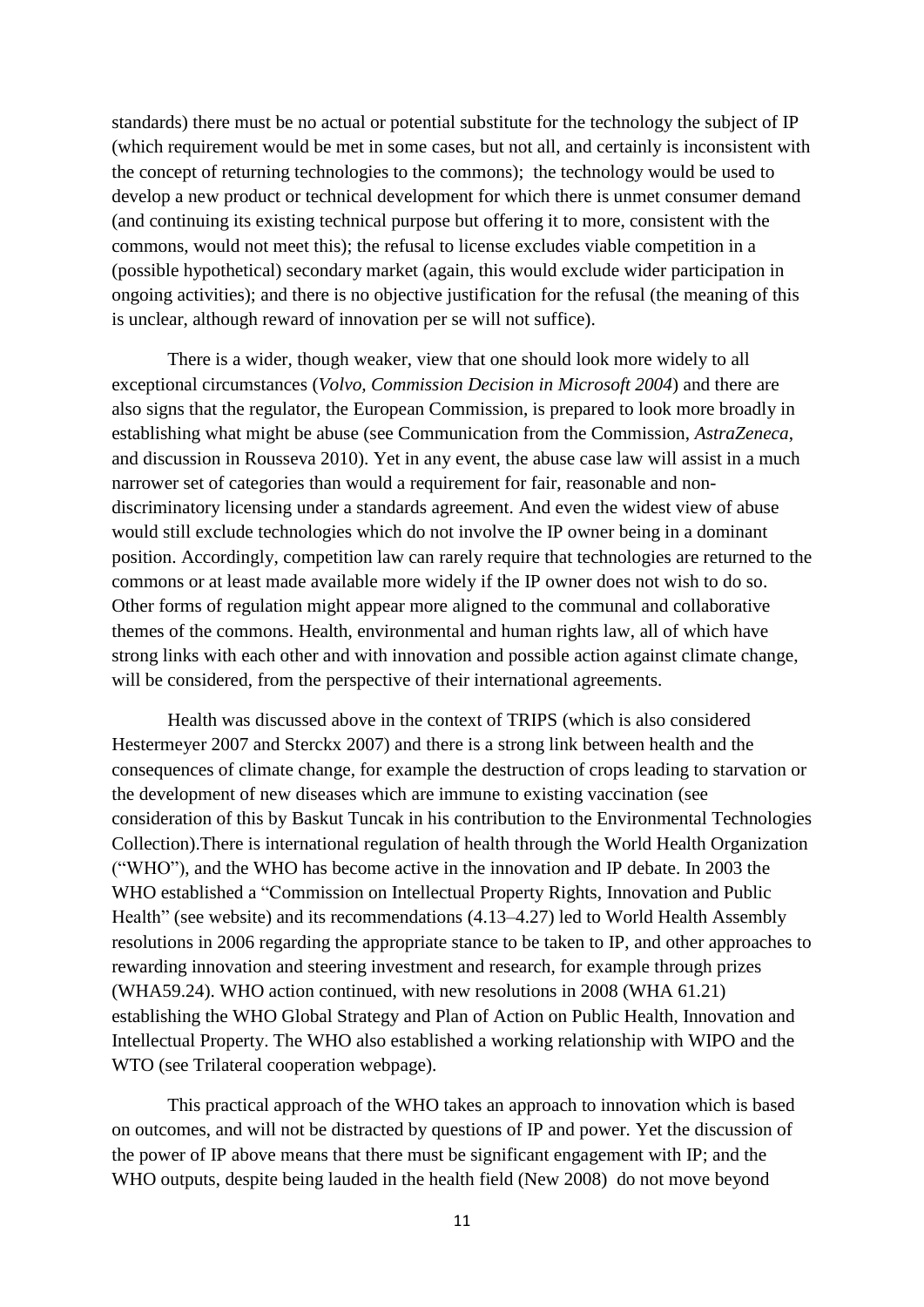those of the WTO from the declaration made at Doha in 2001. If a state chooses not to require an IP owner, or an innovator and investor seeking to enter the health field chooses to take a more controlling approach and refuse to license its IP, then even if it is of importance to new diseases arising from climate change, the WHO cannot force it to do so. More proactive steps were taken by the WHO in 2005 with its international health regulations regarding reporting and management of disease emergencies; yet these too have limited enforcement and mandating powers (see WHO international health regulations webpage), particularly when compared to competition law and oil and gas which were discussed above. Important health technologies can remain, therefore, outside the commons and for the present focus of this paper, health offers little.

Environmental and climate change law can seem more encouraging from this perspective. The Kyoto Protocol (1997) of the UNFCCC which was discussed above sets out goals and targets for states regarding the reduction of greenhouse gas emissions, but does not address IP. The creation and transfer of technology can be important to assisting countries, in their differing cases of need, in mitigating the impact of, adapting to and obtaining information regarding climate change. Technology has been an important part of the UNFCCC's work since the establishment of the Expert Group on Technology Transfer in 2001 (see Expert Group on Technology Transfer webpage). This has increased since the Copenhagen Accord of 2009 (see Copenhagen Accord webpage) and Cancun Agreement of 2010 (see Cancun Agreement webpage), which, as discussed above, led to the Technology Mechanism. These instruments do not have enforcement systems in the manner of TRIPS (see article 14 UNFCCC regarding settlement of disputes), but the Kyoto Protocol does have an innovative compliance system (see article 18 and discussion of its development in Oberthür and Lefeber 2010, Brunnée 2011 and Cardesa-Salzmann 2012). This system could serve to encourage states to encourage innovation and technology in new ways. This could lead, say, to software regarding the delivery of energy, technology relating to different forms of renewable energy, and also medicines, vaccinations and drought resistant crops, being more widely available. But if approaches are considered by states which involve IP and could clash with TRIPS, the sanctions of TRIPS are likely to be borne in mind by states, even if they would be acting to meet their Kyoto Protocol obligations. So a more radical approach to innovation, which is not dependent on IP, is preferable.

Of interest here is the Convention on Biological Diversity 1992 (see website) and its Nagoya Protocol on Access and Benefit Sharing 2010 (see webpage). The Convention state parties must seek to bring about the protection and development of biodiversity and ecosystems, and the Convention refers to technology transfer and protecting IP (article 16 and see also Brooks et al 2002). Similar provisions are in the Nagoya Protocol (article 5(4)), which addresses access and sharing of reward of those involved in working with the biospace, by encouraging local initiatives and systems which require prior informed consent and mutually agreed terms on the part of those involved in projects (see discussion by Morgera and Tsioumani 2010). IP is acknowledged as a possible source of benefit but importantly the Annex to the Protocol does include a list of other options.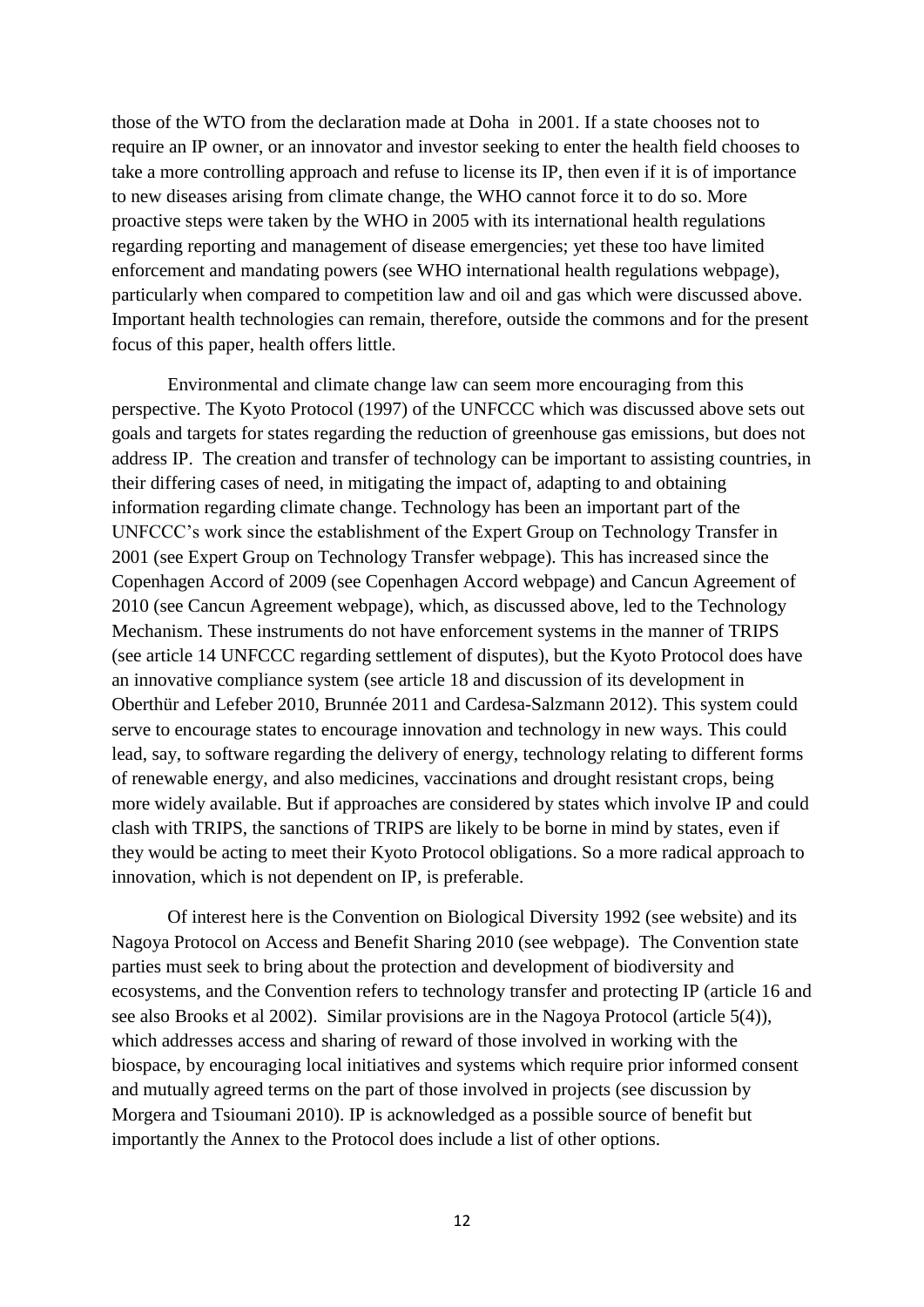A wide range of countries are parties to the Convention, including the UK, yet commentary on it from the innovation perspective has focussed on the opportunities which might arise for developing areas (see Swiderska March and July 2012 and the activities of Natural Justice, see webpage). Discussion in the UK has focussed on the impact of the Convention on nature conservation (see Reid 2011). Yet as another example of an interrelationship between energy and innovation, examples of community benefit funding and support can be found in developed areas in the energy sector. Consider the Shetland Charitable Trust (see website) which uses funds gained from oil and gas to fund community owned social projects. This also owns 90% of Viking Energy Ltd (see website) which has been involved, for example, in 2012 in a new wind farm project, which will serve not only the islands but will also export to the Scottish mainland. Likewise the Crown Estate, which owns much land and sea on which renewable energy and oil and gas exploration and development is carried out (see Crown Estate Energy webpage) has a Crown Estate Marine Stewardship Fund to support community projects which look after the marine estate (see webpage) and a Crown Estate Coastal Communities Fund to support local projects (see webpage). Scottish Power's Community Benefit Policy has also funded community initiatives (for example the Glendaruel playpark in Colintraive (see webpage).

These lessons from the perspective of the Convention on Biodiversity might serve to provide example of new approaches to reward and benefit could be used in the innovation field, by states taking an entirely new approach without needing to approach IP in a manner which could lead to states potentially breaching obligations under TRIPS. Yet identifying examples of approaches taken to reward within the energy, environmental, biocultural and climate change space on the part of states, businesses and communities is not the same as requiring states innovators and investors to behave in a particular way - particularly when the place of IP in innovation is so established. There is very limited engagement in the Convention and the Nagoya Protocol with the different approaches which might be suggested to states given the obligations in TRIPS. Article 22 of the Convention provides that the Convention shall not affect other obligations of states unless they create a serious damage or threat to biodiversity and similar provisions are in the Nagoya Protocol (articles 1 and 23). It is also unlikely that clear guidance might be developed in the future through dispute resolution as to how the Convention and Protocol relate to TRIPS. The Convention refers to conciliation and mediation (article 27) and the Nagoya Protocol sets up arrangements for monitoring (article 29) and asks that the parties discuss compliance procedures (article 30). Might the final legal field considered here, human rights, assist states more by requiring different approaches?

Human rights might indeed seem the most appropriate means of creating and delivering greater access to the commons, given the apparent themes both in the commons and human rights of fairness, appropriate reward, sharing and community. Work in this respect could indeed build on steps which have been taken on the biodiversity field (see Morgera 2012). Yet the human rights legal framework, particularly at international level which will be the focus here, is fragmented. There are clear statements of international rights in the International Covenant on Civil and Political Rights and the International Covenant on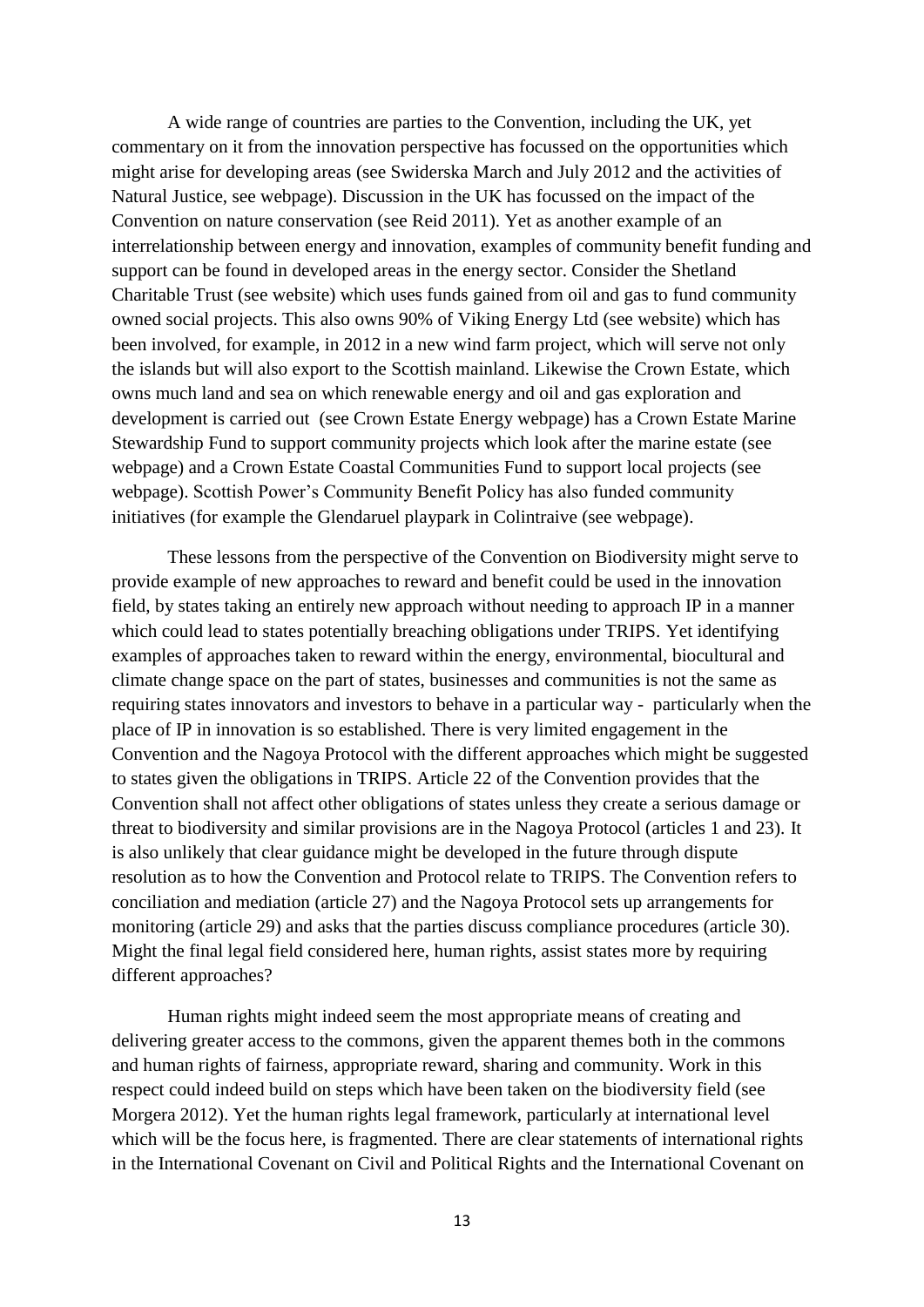Economic Social and Cultural Rights, both of 1966. These include rights which may seem relevant to the commons, particularly in the health, communications and energy sectors: to life (article 6 ICCPR, also discussed in Hestermeyer 2007), health (article 12 ICESCR, see also Smith 2007), food (article 11(1) and (2) ICESCR, see Haugen 2007), and also in respect of the reward of the innovator and access to the benefits of scientific progress (article 15(1) (b) and (c) ICESCR (see Shaver 2010 and Human Rights Council consultation 2011, Chapman 2001, Helfer 2003 and General Comment 2005). There is also growing discussion regarding human rights and the environment, for example the Resolution of the Human Rights Council of the Office of the High Commissioner for Human Rights 25 March 2009 (recital 7).

These rights impose obligations on states to confer these rights on their citizens; it does not address IP owners. Further, once again, international human rights regulation offers limited enforcement mechanisms if the approaches of states to IP are considered inconsistent with the wide range of obligations imposed by the treaties. This is important as the United Nations High Commissioner for Human Rights' Sub-Commission for the Promotion and Protection of Human Rights has expressed concern, in resolutions of 2000 and 2001, at the manner in which states have chosen to comply with their obligations under TRIPS, and considers that this has been inconsistent with state obligations in respect of human rights. This did stimulate increased collaboration between the UN human rights bodies and other international institutions in respect of innovation, with the Office of the UN High Commissioner for Human Rights making a submission to the WTO discussions in 2003. If disputes do still arise involving the relationship between TRIPS and human rights treaties, individuals in some cases, and states, can make complaints to monitoring bodies. This would be investigated and regular reports are made as to the extent to which the activity of a state meets its obligations under the treaties (regarding ICCPR see Human Rights Committee website and regarding ICESCR see Committee on Economic Social and Cultural Rights website, and also Bowman 2007).

This is not a comparable sanction to that offered by the WTO and it cannot require an IP right to be shared in a particular situation. Human rights also, therefore, cannot provide a clear solution to enhance the commons in the innovation space. Perhaps surprisingly given the arguments which have been made about the WTO as the home of IP protection and of significant sanctions, there is an opportunity for the fields to combine under the WTO umbrella. There are debates among scholars and in case law regarding the proper place of other legal fields in WTO dispute settlement, notably human rights and the environment (see *EC – Measures Affecting the Approval and Marketing of Biotech Products, United States – Import Prohibition of Certain Shrimp, United States – Measures Affecting the Cross-Border Supply of Gambling, China – Measures Affecting Trading Rights and Distribution Services for Certain Publications* and discussion in Frankel 2005-6, Harrison 2007, Howse and Horn 2009 Van Damme 2010, Pavoni 2010, Concini and Pauwelyn 2010, Kulovesi 2011). If a complaint is made against a state because of an approach it takes to sharing IP, arguments could be made that regard should be had to human rights and Kyoto Protocol and Convention obligations. These arguments would, however, be ambitious; and further, they could be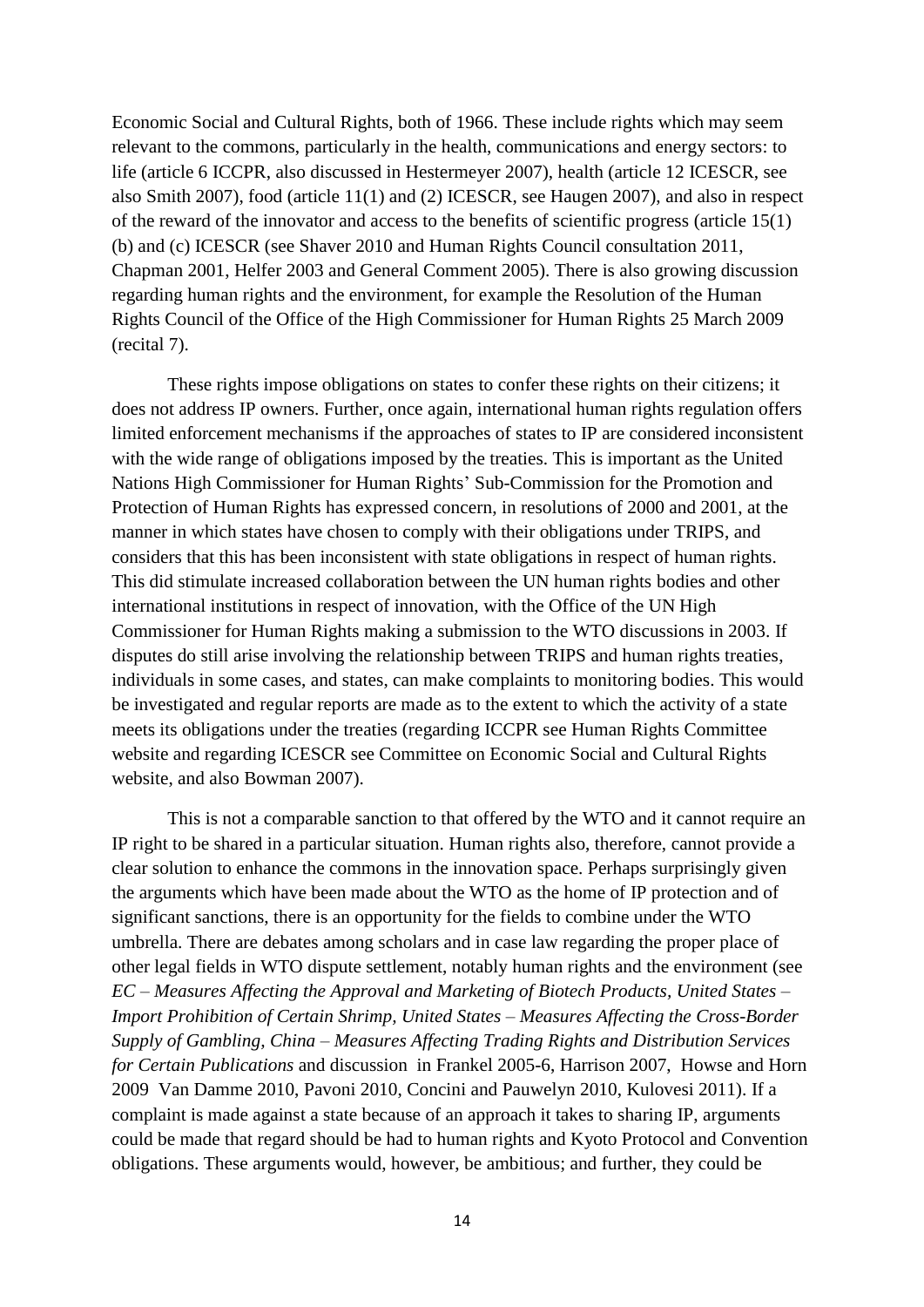explored only in the context of interpreting the proper scope of states obligations under TRIPS and the flexibility it confers. Obligations under the other international instruments could only be enforced with their own systems – with the limits which have been discussed.

# *New approaches*

The wide range of existing legal frameworks cannot require those involved in innovation to share technology and license IP if they do not wish to do so. If a state encourages innovation and reward through a different route, while also having an IP system, TRIPS will not be relevant; yet the obligations and enforcement procedures in the other more relevant instruments discussed have been seen to not provide external encouragement or requirement for states to take this path. Further, even if there is an alternative, innovators and states may choose to pursue the more established IP route. In other work, I have argued for IP, competition and human rights to be combined by decision makers in disputes at national, regional and international level, to lead to greater access being provided to essential technologies (see forthcoming monograph *Intellectual Property, Human Rights and Competition: Access to Essential Innovation and Technology* to be published by Edward Elgar in 2012). A strong focus is placed there on the role of human rights in private IP disputes in the UK and the EU, competition defences based on EU law, and delivering arguments based on existing legal obligations to require a decision maker to permit that conduct can continue without payment. Yet these arguments are complex, limited to essential technologies and can only be used once a dispute is before a court, or note paid to the issue by policymakers.

The focus throughout this paper has been to bring about means of ensuring wider access to all technologies and to enhance the commons. To do this, the opportunities for further interconnection between laws and regulations regarding IP, innovation, competition, health, environment, human rights, energy and land regulation and community governance must be further explored, at national, international, and in particular European Union level. This work should build on the literature discussed in this paper, the connections and parallels identified, and also the growing base on work exploring the links between fields (Brown et al 2010, International Council on Human Rights Policy 2011, Young 2012). What further lessons can be learnt from this regarding possible new forms of requiring wide access to technology, and incentives to encourage an approach to innovation more consistent with the commons?

Is there an analogy from the oil and gas licensing model, say in relation to thickets and state prizes? How could this be combined with the fundamentally intangible nature of working with technology and ideas, rather than blocks of the North Sea? An interesting lesson might also be learned from arrangements which have developed in the UK to address, through unitisation agreements, entitlement to oil if a reservoir covers more than one block, and as such could be drilled and extracted by more than license holder (see Macleod 2011). Or is the key point that the willingness of energy companies and governments to accept the oil and gas licensing approach, and to be involved in and encourage community energy projects, means that they may be receptive to other other new forms of encouragement? The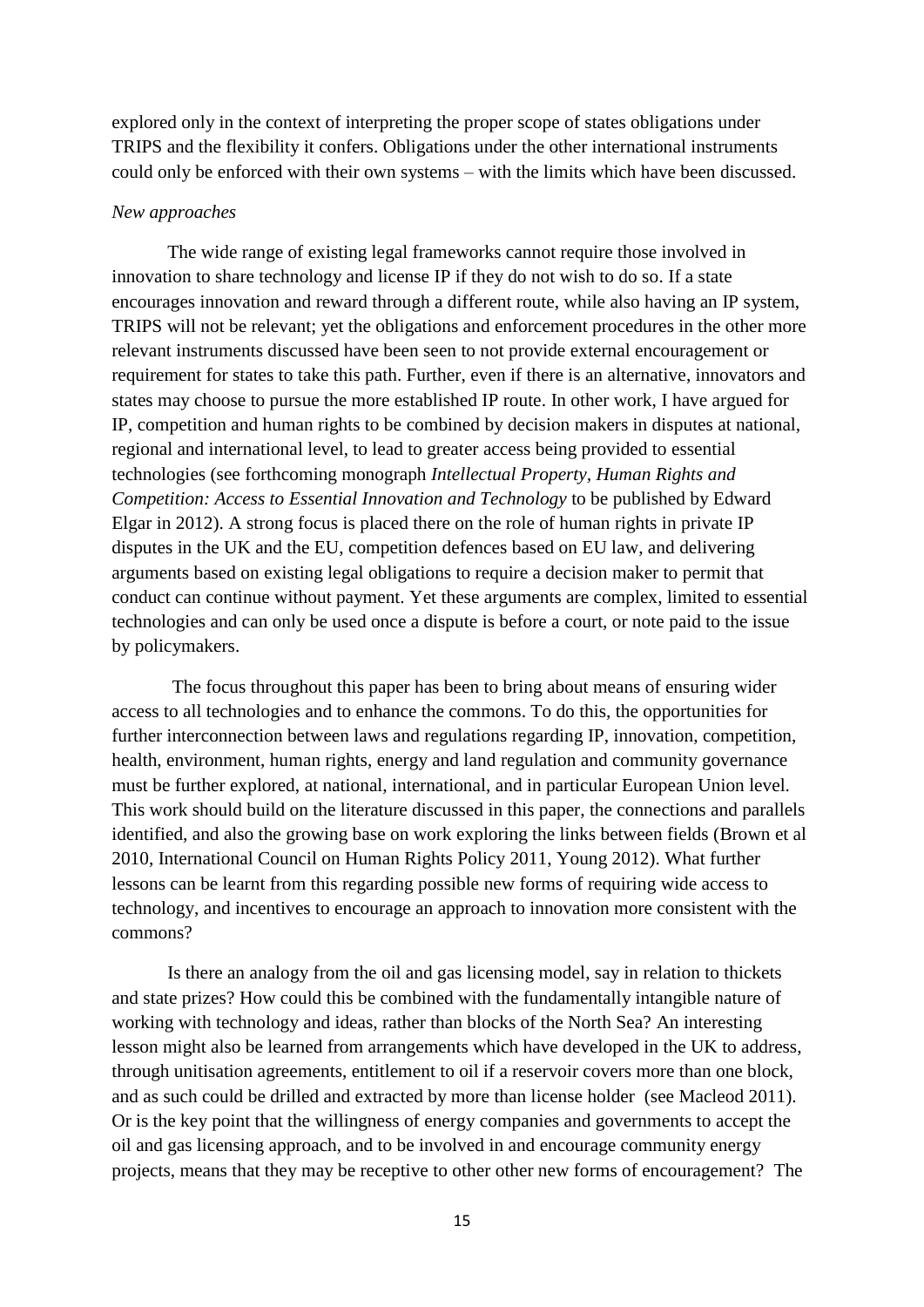Scottish Government as part of its Routemap might then be willing to require that all businesses located in communities within 100 miles of a wind turbine, which would like to use technology in the turbine as part of their own projects to develop compatible technologies, should have a free licence, if they in turn donate a percentage of their profits to a community group? Or should the Scottish Government set up another prize (of much higher value than the Saltire Prize) and require this time that IP is not sought, thus avoiding issues with TRIPS, and require that it should be available to all for no fee?

Work on development of these ideas must continue. And to inform this, and also to establish the possible reaction to the ultimate proposals, interviews will be carried out with lawyers, funders, business advisers, innovators, and policymakers. These interviews will explore whether or not those involved in the innovation space are aware only of the need to enforce the exclusive rights conferred by IP, and to obtain more and wider rights? Is there an awareness of competition law, human rights, environmental and health instruments? Is there an awareness of community governance projects and their success in owning land and generating power, or does this not seem directly relevant to their business and professional world? Have they considered pursuing more work under the umbrella of prizes or Commons based licensing as a different means of rewarding innovation and delivering ongoing financial gain? Would prizes or Commons based licensing be considered to be inadequate reward (see consideration of this by Pugatch 2011 in respect of diseases)? Is there an awareness that one part of a business might be comfortable with oil and gas licensing and one with IP and one with community ventures? Has there been strategic analysis of the outcomes of this, and how this might impact on the business as a whole?

Further, are those involved in funding or advising innovators (such as venture capitalists or bodies such as Scottish Enterprise (see website) aware of human rights and environmental instruments and also the growing focus on energy security? Do they see these as remote from their companies and targets (which given the growth of initiatives such as the Eco-Patent Commons seems unlikely)? Are advisers, investors and policymakers comfortable with one approach to use of investment and risk taking in oil and gas exploration but a different one regarding innovation? Do they see other areas of law are relevant only to another legal or government department? Would investors and advisers continue to be involved if innovation was regulated in a different way?

These interviews should influence policy development in the UK building on the Hargreaves Report (see website) such as the Intellectual Property Office's consideration of its role (see July 2012 report) and in the European Union, through the European Commission's work on "A Single Market for Intellectual Property Rights" (see webpage). They would assist the preparation of consultations and proposals in respect of innovation and energy which are embedded in a wide, not narrow, regulatory and evidential base. Funding is presently being sought to conduct these interviews with experts from throughout Scotland and from large and small providers, with a focus on energy.

#### **CONCLUSION**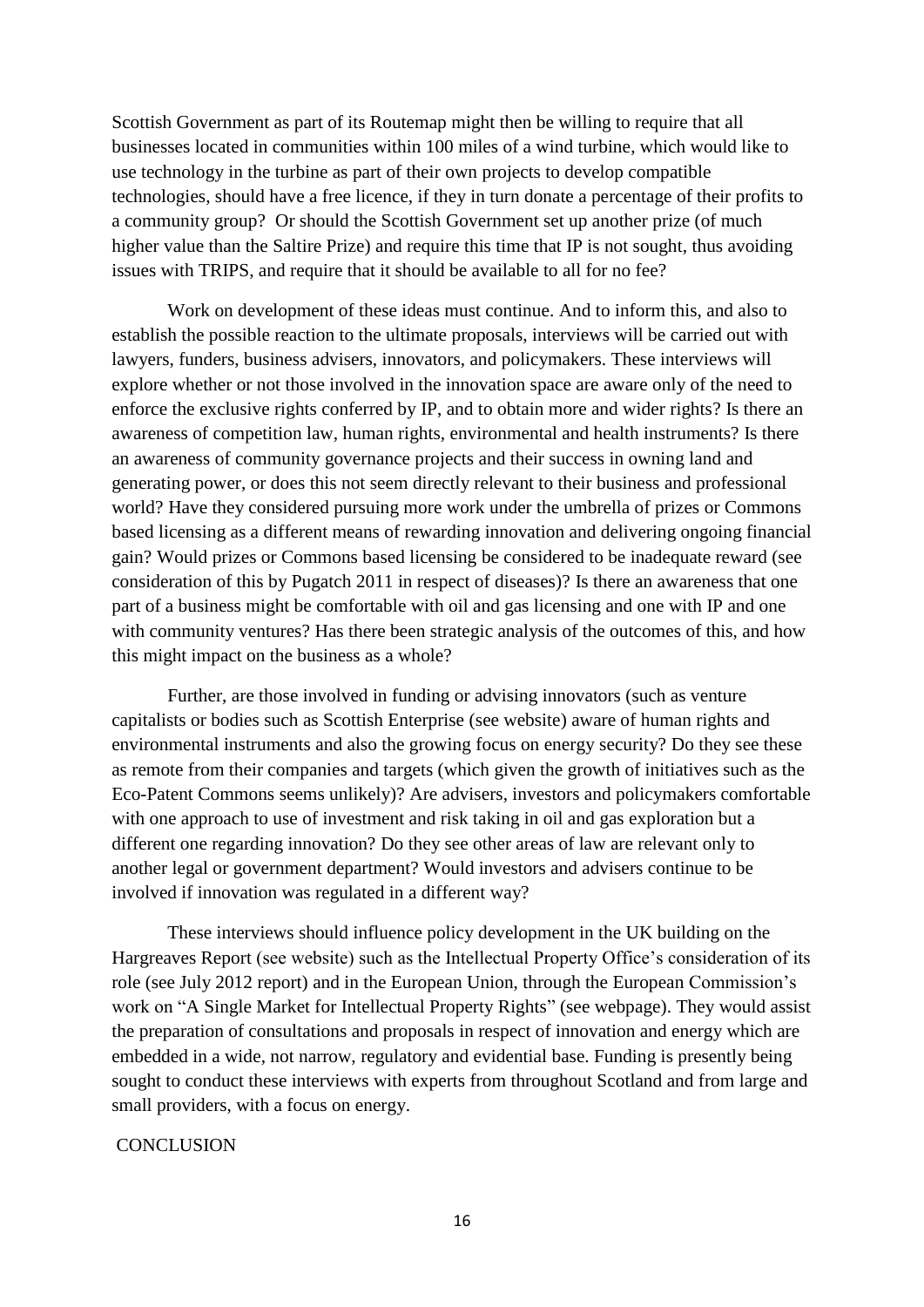Change is required, by states and by innovators, to bring about wider access to the commons. The review of a wide range of legal regimes from the perspective of their interaction and enforcement opportunities has identified opportunities for this to be encouraged, but it cannot be required. Examples do suggest that it can be consistent with innovation and corporate benefit to pursue an open approach (for example community involvement in energy projects and commons licensing in the renewable energy field) but would more providers do so, and would the state require them to do so, as a means of respecting its full range of international obligations? The two proposed strands of future work, literature and empirical, should deliver proposals for a more balanced and open legal and regulatory landscape within which the benefits of the commons or at least wider access will have a much greater role. They will also provide guidance as how, and in what circumstances, it would be likely to be accepted. The empirical aspect of the project may suggest that it would not be accepted; if so, this must be addressed, and deeper and new foundations for innovation and sharing must be cast, and include all relevant elements and perspectives.

# **REFERENCES**

2020 Routemap for Renewable Energy in Scotland [http://www.scotland.gov.uk/Publications/2011/08/04110353/0,](http://www.scotland.gov.uk/Publications/2011/08/04110353/0) accessed August 6, 2012

Abbott, Frederick M. "Innovation and Technology Transfer to Address Climate Change Lessons from the Global Debate on Intellectual Property and Public Health" (2009), [http://ictsd.org/i/publications/50454,](http://ictsd.org/i/publications/50454) accessed August 6, 2012

Agreement between the United States of America and the Hashemite Kingdom of Jordan on the Establishment of a Free Trade Area, available at http://wits.worldbank.org/GPTAD/PDF/archive/UnitedStates-Jordan.pdf, accessed August 6, 2012

Aldersey-Williams, Judith "Competition Law and the Upstream Oil and Gas Business" in Greg Gordon, John Paterson and Emre Usenmez *Oil and Gas Law – Current Practice and Emerging Trends* (Dundee: Dundee University Press, 2011)

Alic, Jen. "US gas pipelines under cybersttack, says DHS" May 9, 2012 [http://oilprice.com/Energy/Energy-General/US-Gas-Pipelines-under-Cyber-Attack-Says-](http://oilprice.com/Energy/Energy-General/US-Gas-Pipelines-under-Cyber-Attack-Says-DHS.html)[DHS.html](http://oilprice.com/Energy/Energy-General/US-Gas-Pipelines-under-Cyber-Attack-Says-DHS.html), accessed August 6, 2012

Armitage, Derek. "Governance and the commons in a multi-level world" International Journal of the Commons vol. 2, no 1 January 2008: 7-32

*AstraZeneca AB v European Commission* (T-321/05) [2010] 5 CMLR 28

Barton, John H. "Intellectual Property and Access to Clean Energy Technologies in Developing Countries. An Analysis of Solar Photovoltaic, Biofuel and Wind Technologies" Trade and Sustainable Energy Series Issue Paper 2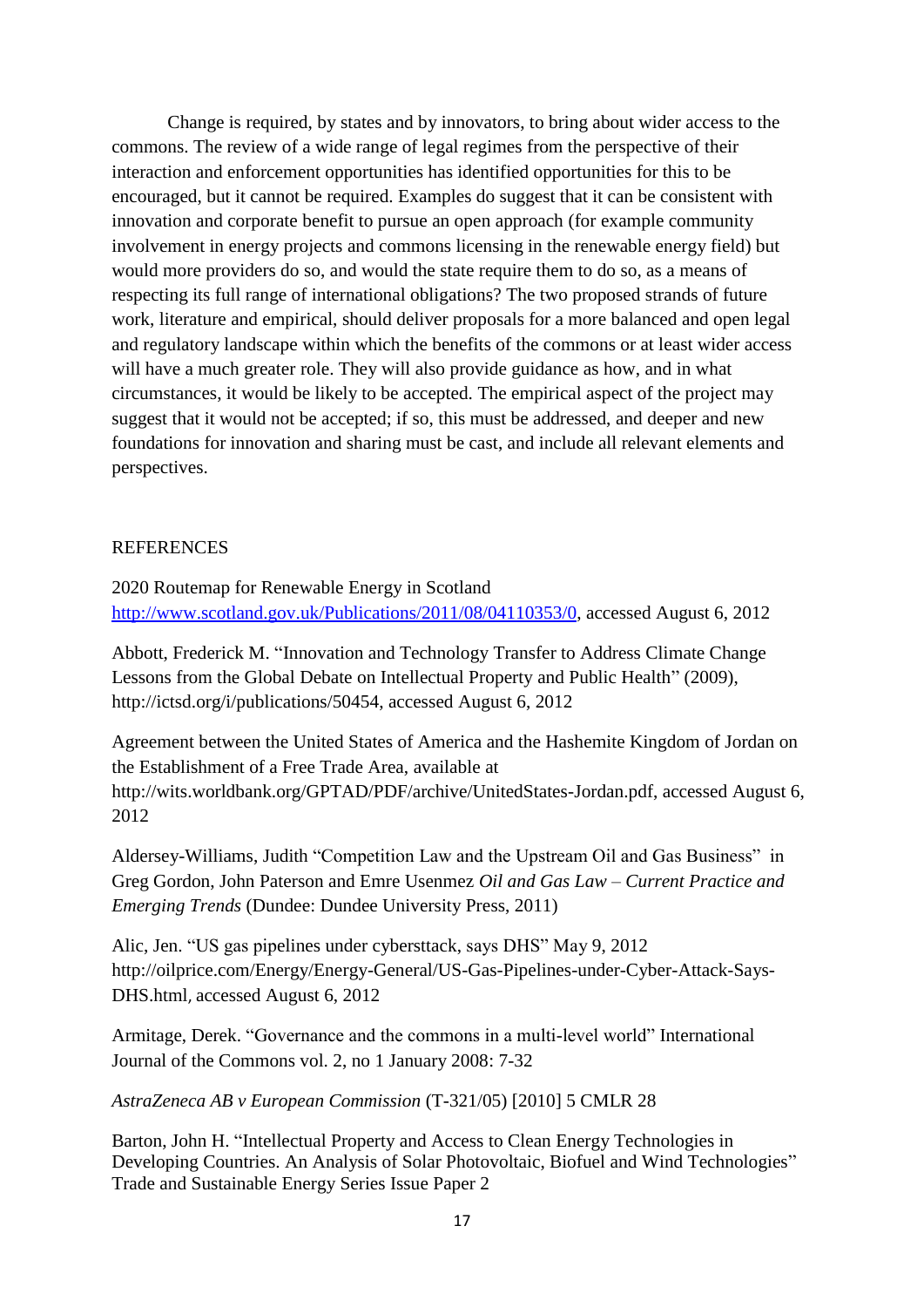(2007) [http://ictsd.org/i/publications/3354/,](http://ictsd.org/i/publications/3354/) accessed August 6, 2012

*[B & I Line Plc v. Sealink Harbours Ltd and Sealink Stena Ltd](http://login.westlaw.co.uk/maf/wluk/app/document?src=doc&linktype=ref&&context=12&crumb-action=replace&docguid=IB65C6840E57311DAB242AFEA6182DD7E)*, decision of European Commission [\[1992\] 5 C.M.L.R. 255](http://login.westlaw.co.uk/maf/wluk/app/document?src=doc&linktype=ref&&context=12&crumb-action=replace&docguid=IB65C6840E57311DAB242AFEA6182DD7E)

Beas Rodrigues Jr, Edson. *The General Exception Clauses of the TRIPS Agreement Promoting Sustainable Development* (Cambridge: Cambridge University Press, 2012)

Blakeney, Michael. "Climate change and gene patents" Queen Mary Journal of Intellectual Property 2012, 2(1): 2-13

Bowman, Michael. "Towards a unified treaty body for monitoring compliance with UN human rights conventions? Legal mechanisms for treaty reform" Human Rights Law Review 2007, 7(1): 224-249

Boyle, James. *Shamans, Software, & Spleens Law and the Construction of the Information Society* (Cambridge: Harvard University Press, 1996)

Boynton, Andrew. "Eco-Patent Commons: A Donation Approach Encouraging Innovation Within the Patent System" (2011) 35 William and Mary Environmental Law and Policy Review: 659

BP Alternative Energy webpage http://www.bp.com/modularhome.do?categoryId=7040&contentId=7051376

Brooks, Richard O, R Jones and R A Virginia. *Law and Ecology The rise of the ecosystem regime* (Aldershot: Ashgate, 2002)

Brown, Abbe E.L. , K C Culver, A Davies, E Derclaye, S Kingston, D McGrory, K McMahon, E Morgera, J Santamauro, D Taylor and B Tuncak. "Towards a Holistic Approach to Technology and Climate Change: What Would Form Part of an Answer?" (October 25, 2010) U. of Edinburgh School of Law Working Paper No. 2010/32. SSRN [http://ssrn.com/abstract=1697608,](http://ssrn.com/abstract=1697608) accessed August 6, 2012

Brown, Ian, L Edwards and C Marsden. "Information Security and Cybercrime" in Lilian Edwards and Charlotte Waelde *Law and the Internet* (Oxford: Hart, 3rd edn 2009)

Brunnée, Jutta, M Doelle, L Rajamani. (eds) *Promoting Compliance in an Evolving Climate Regime* (Cambridge: Cambridge University Press, 2011)

Cancun Agreements (2010) of the United Nations Framework Convention on Climate Change<http://cancun.unfccc.int/> accessed August 6, 2012

Cardesa-Salzmann, Antonio. "Constitutionalising secondary rules in global environmental regimes: non-compliance procedures and the enforcement of multilateral environmental agreements" 2012 Journal of Environmental Law: 103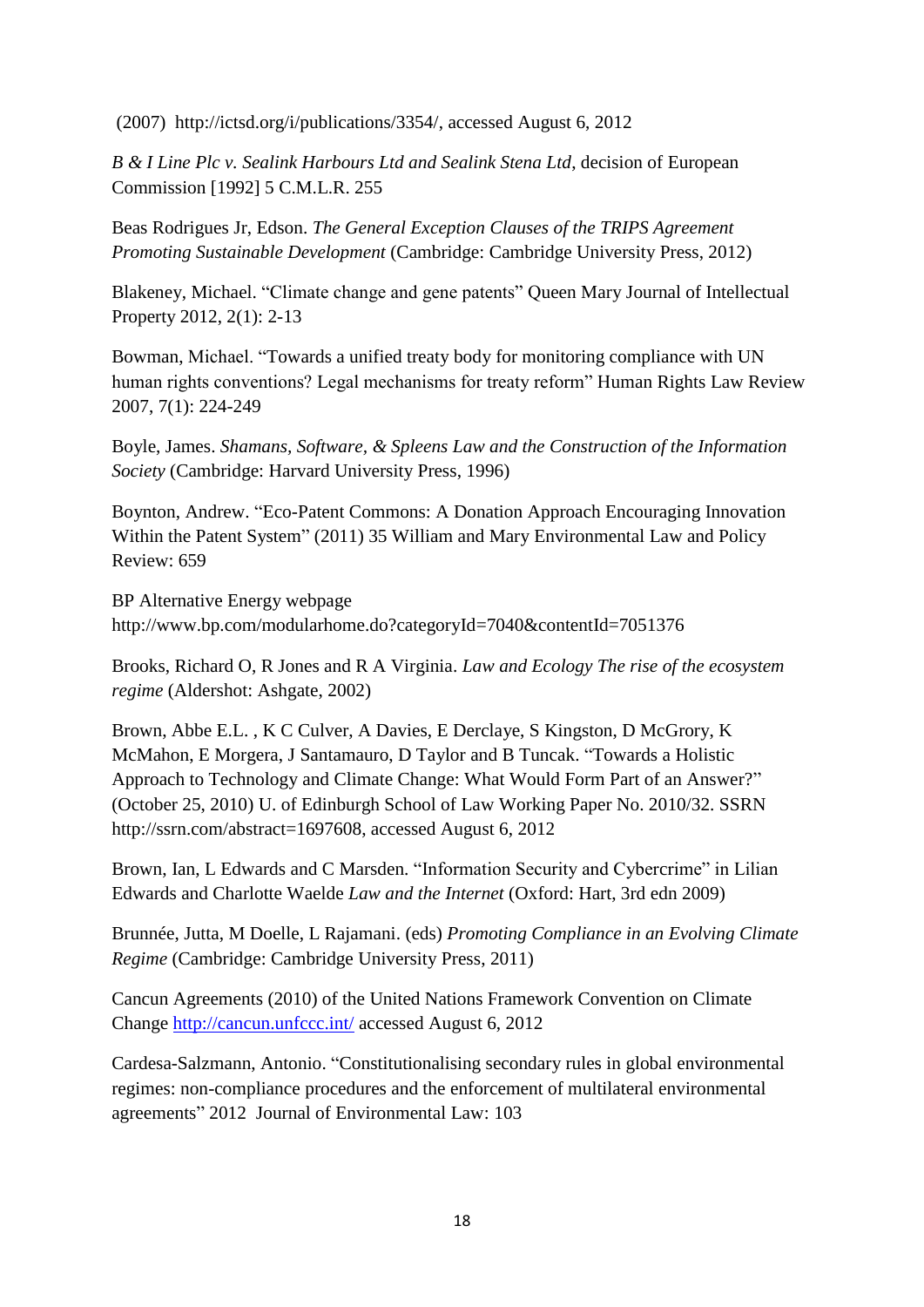Carrell, Severin. "Scottish Island Eigg Wins Green Energy Prize" *The Guardian* January 13,2010<http://www.guardian.co.uk/environment/2010/jan/13/eigg-wins-green-energy-prize> accessed August 6, 2012

Chapman, Audrey. "Approaching intellectual property as a human right: obligations related to Article 15(1)(c)" (July–September 2001) XXXV *Copyright Bulletin*: 3

*China – Measures Affecting Trading Rights and Distribution Services for Certain Publications and Audiovisual Entertainment Products* DS 363, [http://www.wto.org/english/tratop\\_e/dispu\\_e/cases\\_e/ds363\\_e.htm,](http://www.wto.org/english/tratop_e/dispu_e/cases_e/ds363_e.htm) accessed August 6, 2012

Clean Air Act1963 (United States)

Committee on Economic Social and Cultural Rights <http://www2.ohchr.org/english/bodies/cescr>

Climate Change (Scotland) Act 2009

Code of Practice on Access to Upstream Oil and Gas infrastructure [http://og.decc.gov.uk/en/olgs/cms/explorationpro/infra\\_guidance/infra\\_guidance.aspx](http://og.decc.gov.uk/en/olgs/cms/explorationpro/infra_guidance/infra_guidance.aspx), accessed August 6, 2012

Commercial Code of Practice

[http://www.oilandgasuk.co.uk/knowledgecentre/CommercialCodeofPractice.cfm,](http://www.oilandgasuk.co.uk/knowledgecentre/CommercialCodeofPractice.cfm) accessed August 6, 2012

Commission Notice on the definition of the relevant market for the purposes of Community competition law O.J. C 372/03 9.12.1997

Commission Notice Guidelines on the application of article 81 of the EC Treaty to technology transfer agreements OJC 101/2 27 April 2004

Commission Decision relating to a proceeding under article 82 of the EC Treaty (Case COMP/C-3/37.792 Microsoft) March 2004, [http://www.microsoft.com/presspass/download/legal/europeancommission/03-24-](http://www.microsoft.com/presspass/download/legal/europeancommission/03-24-06EUDecision.pdf) [06EUDecision.pdf,](http://www.microsoft.com/presspass/download/legal/europeancommission/03-24-06EUDecision.pdf) accessed August 6, 2012

Communication from the Commission – Guidance on the Commission's Enforcement Priorities in Applying Article 82 of the EC Treaty to Abusive Exclusionary Conduct by Dominant Undertakings' (24 February 2009), [http://eur](http://eur-lex.europa.eu/LexUriServ/LexUriServ.do?uri=CELEX:52009XC0224(01):EN:NOT)[lex.europa.eu/LexUriServ/LexUriServ.do?uri=CELEX:52009XC0224\(01\):EN:NOT,](http://eur-lex.europa.eu/LexUriServ/LexUriServ.do?uri=CELEX:52009XC0224(01):EN:NOT) accessed August 6, 2012

COMMUNIA, "The Public Domain Manifesto" <http://publicdomainmanifesto.org/manifesto>, accessed August 6, 2012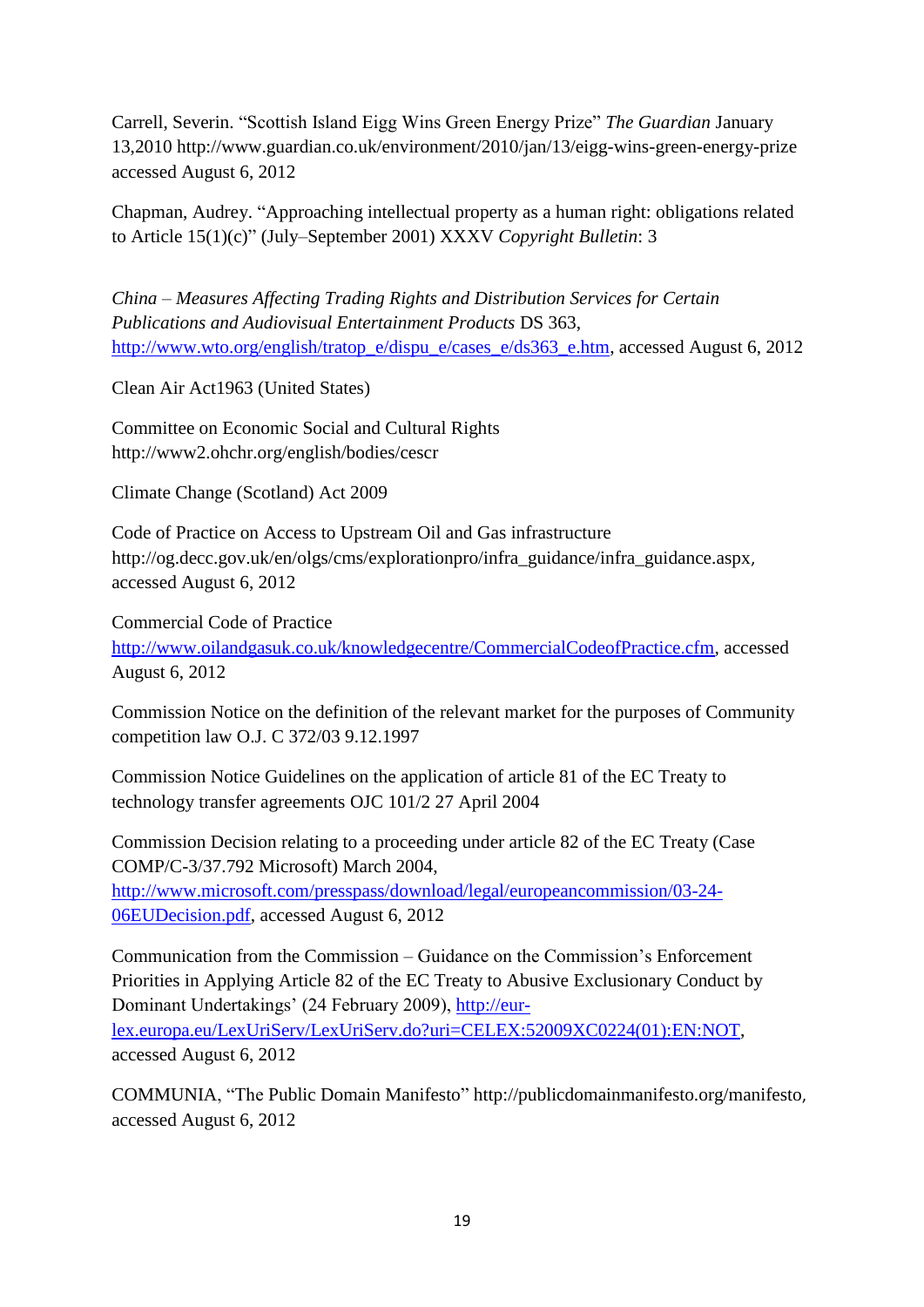Concini, Paola and J Pauwelyn. "Trading cultures: Appellate Body report on China-Audiovisuals" (WT/DS363/AB/R, adopted 19 January 2010)' (2011) 10 World Trade Review 1: 95–118

Contreras, Jorge. "An Empirical Study of the Effects of Ex Ante Licensing Disclosure Policies on the Development of Voluntary Technical Standards" (2011) National Institute of Standards and Technology, GCR 11-934, June 2011

Convention on Biological Diversity 1992 (1993) UNTS 143, 31 ILM 818

Copenhagen Accord 2009 of the United Nations Framework Convention on Climate Change [http://unfccc.int/meetings/copenhagen\\_dec\\_2009/items/5262.php,](http://unfccc.int/meetings/copenhagen_dec_2009/items/5262.php) accessed August 6, 2012

Copyright Designs and Patents Act 1988 (UK)

Cornish, William. *Intellectual Property. Omnipresent, Distracting, Irrelevant?* (Oxford: Oxford University Press, 2004)

Correa, Carlos. "Pro-competitive Measures under TRIPS to Promote Technology Diffusion in Developing Countries" in Peter Drahos and Ruth Mayne (eds), *Global Intellectual Property Rights: Knowledge, Access and Development* (Basingstoke: Palgrave Macmillan, 2002)

Crown Estate Energy webpage<http://www.thecrownestate.co.uk/energy/>, accessed August 6, 2012

Crown Estate Marine Stewardship Fund webpage [http://www.thecrownestate.co.uk/marine/marine-stewardship-fund/,](http://www.thecrownestate.co.uk/marine/marine-stewardship-fund/) accessed August 6, 2012

Crown Estate Coastal Communities Fund webpage [http://www.thecrownestate.co.uk/marine/marine-stewardship-fund/working-with-us/coastal](http://www.thecrownestate.co.uk/marine/marine-stewardship-fund/working-with-us/coastal-communities-fund/)[communities-fund/,](http://www.thecrownestate.co.uk/marine/marine-stewardship-fund/working-with-us/coastal-communities-fund/) accessed August 6, 2012

Declaration on the TRIPs agreement and Public Health, DOHA WTO MINISTERIAL 2001: TRIPs. Adopted on 14 November 2001, WT/MIN(01)/DEC/2 20 November 2001 [http://www.wto.org/english/thewto\\_e/minist\\_e/min01\\_e/mindecl\\_trips\\_e.htm,](http://www.wto.org/english/thewto_e/minist_e/min01_e/mindecl_trips_e.htm) accessed August 6, 2012

Department of Energy and Climate Change 27<sup>th</sup> Seaward Licensing Round webpage [http://og.decc.gov.uk/en/olgs/cms/licences/lic\\_rounds/27th\\_round/27th\\_round.aspx](http://og.decc.gov.uk/en/olgs/cms/licences/lic_rounds/27th_round/27th_round.aspx), accessed August 6, 2012

Department of Energy and Climate Change Energy Security webpage [http://www.decc.gov.uk/en/content/cms/meeting\\_energy/en\\_security/en\\_security.aspx](http://www.decc.gov.uk/en/content/cms/meeting_energy/en_security/en_security.aspx), accessed August 6, 2012

Department of Energy and Climate Change Petroleum Licensing Guidance webpage [http://og.decc.gov.uk/en/olgs/cms/licences/licensing\\_guid/licensing\\_guid.aspx](http://og.decc.gov.uk/en/olgs/cms/licences/licensing_guid/licensing_guid.aspx), accessed August 6, 2012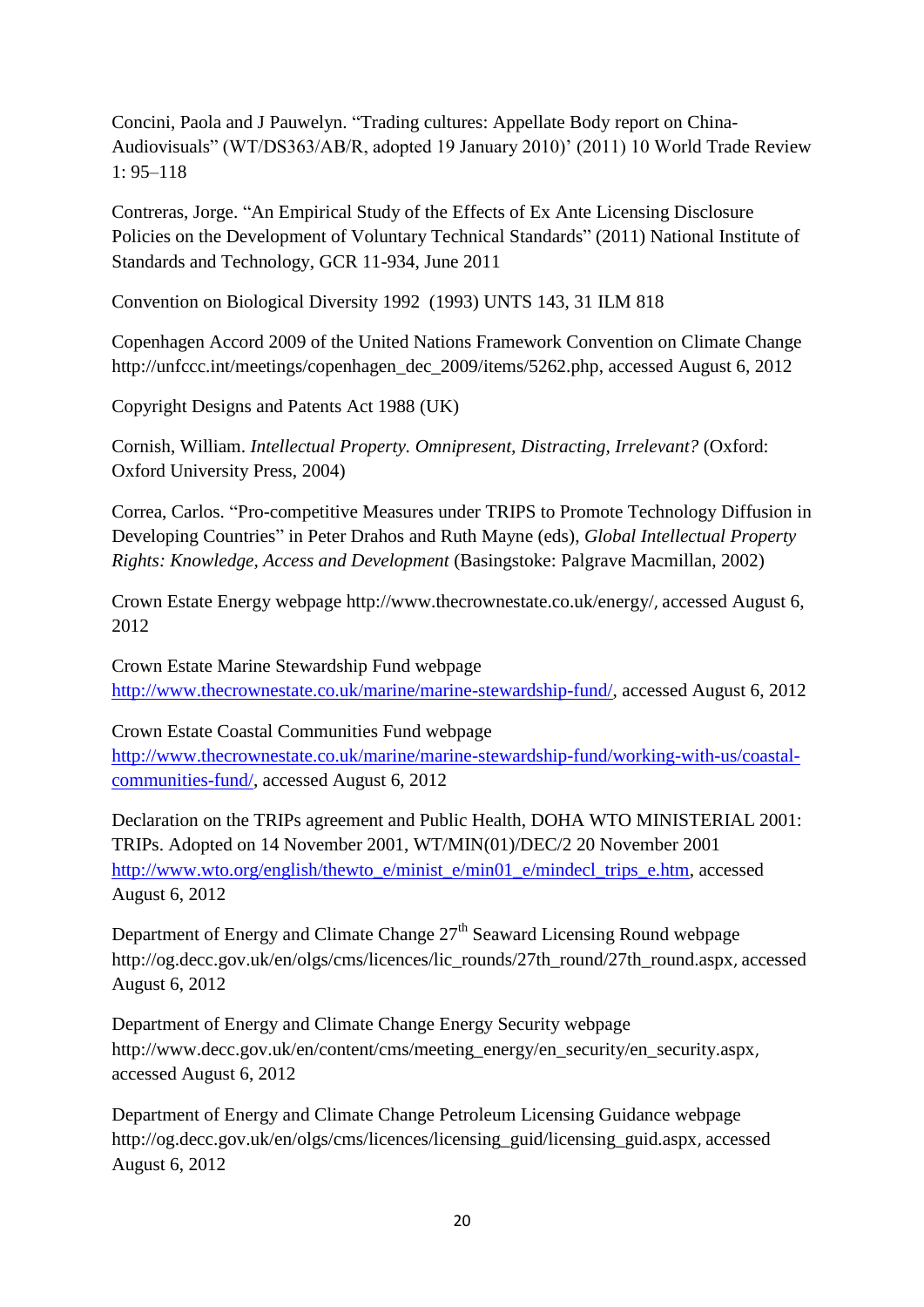Department of Energy and Climate Change PILOT webpage [http://www.decc.gov.uk/en/content/cms/meeting\\_energy/oil\\_gas/pilot/pilot.aspx](http://www.decc.gov.uk/en/content/cms/meeting_energy/oil_gas/pilot/pilot.aspx), accessed August 6, 2012.

Department of Energy and Climate Change Types of Licence webpage [http://og.decc.gov.uk/en/olgs/cms/licences/licensing\\_guid/types\\_of\\_licen/types\\_of\\_licen.aspx](http://og.decc.gov.uk/en/olgs/cms/licences/licensing_guid/types_of_licen/types_of_licen.aspx) accessed August 6, 2012

Derclaye, Estelle. "Not Only Innovation but also Collaboration, Funding, Goodwill and Commitment: Which Role for Patent Laws in Post-Copenhagen Climate Change Action" (2010) 9 John Marshall Review of Intellectual Property Law: 657

*Der Grune Punkt - Duales System Deutschland GmbH v Commission of the European Communities* (T-151/01) [2009] E.C.R. I-6155

Dinwoodie, Graeme and Dreyfuss, Rochelle C. *A Neofederalist Vision of TRIPS. The Resilience of the International Intellectual Property Regime* (Oxford, OUP, 2012)

Drahos, Peter. "Negotiating Intellectual Property: Between Coercion and Dialogue" in Peter Drahos and Ruth Mayne (eds), *Global Intellectual Property Rights: Knowledge, Access and Development* (Basingstoke: Palgrave Macmillan, 2002)

Drahos, Peter. "Doing Deals with Al Capone: Paying Protection Money for Intellectual Property in the Global Knowledge Economy' Peter Yu (ed.) *Intellectual Property and Information Wealth: Issues and Practices in the Digital Age: Volume 4: International Intellectual Property Law and Policy* (Westport: Praeger Perspectives, Praeger, 2007)

*EC – Measures Affecting the Approval and Marketing of Biotech Products* DS291, [http://www.wto.org/english/tratop\\_e/dispu\\_e/cases\\_e/ds291\\_e.htm,](http://www.wto.org/english/tratop_e/dispu_e/cases_e/ds291_e.htm) accessed August 6, 2012

Eco-Patent Commons webpage [http://www.wbcsd.org/work-program/capacity-building/eco](http://www.wbcsd.org/work-program/capacity-building/eco-patent-commons.aspx)[patent-commons.aspx](http://www.wbcsd.org/work-program/capacity-building/eco-patent-commons.aspx), accessed August 6, 2012

Eigg Heritage Trust webpage [http://www.isleofeigg.org/eigg\\_heritage\\_trust.html](http://www.isleofeigg.org/eigg_heritage_trust.html), accessed August 6, 2012

Energy Act 2011 (UK)

Epstein, Richard A, F S Kieff and D F Spulber, "The FTC, IP and SSOs: government holdup replacing private co-ordination" Journal of Competition Law & Economics 2012, 8(1): 1- 46

European Commission, Fraunhofer Fokus and Dialogic, "Study on the Interplay between Standards and Intellectual Property Rights (IPRs)" (2011)

[http://ec.europa.eu/enterprise/policies/european-standards/standardisation-policy/policy](http://ec.europa.eu/enterprise/policies/european-standards/standardisation-policy/policy-activities/intellectual-property-rights/index_en.htm)[activities/intellectual-property-rights/index\\_en.htm,](http://ec.europa.eu/enterprise/policies/european-standards/standardisation-policy/policy-activities/intellectual-property-rights/index_en.htm) accessed August 6, 2012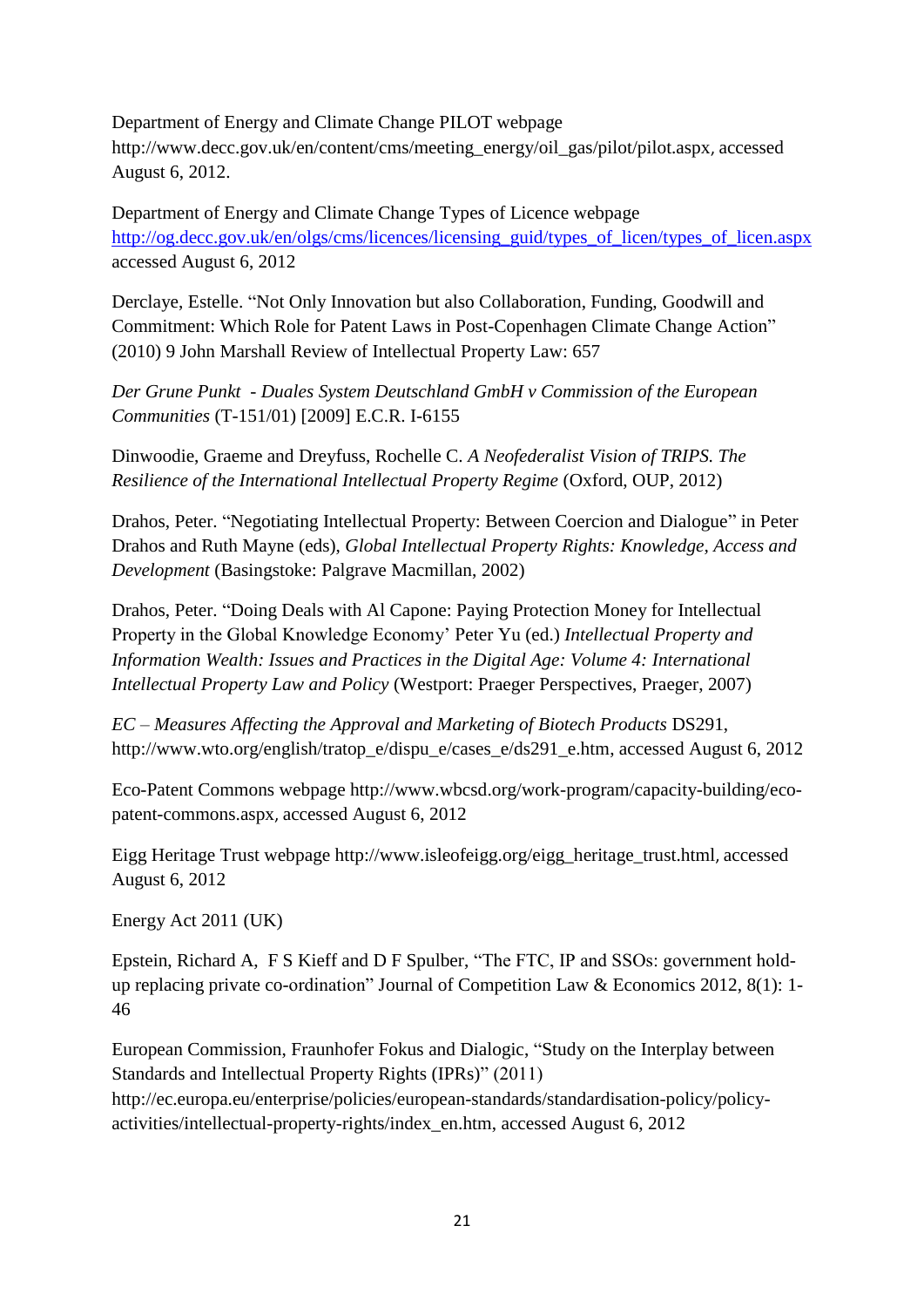European Commission, "A Single Market for Intellectual Property Rights Boosting creativity and innovation to provide economic growth, high quality jobs and first class products and services in Europe" COM(2011) 287 final 24.5.2011

[http://ec.europa.eu/internal\\_market/copyright/docs/ipr\\_strategy/COM\\_2011\\_287\\_en.pdf,](http://ec.europa.eu/internal_market/copyright/docs/ipr_strategy/COM_2011_287_en.pdf) accessed August 6, 2012

European Commission Press Release, "Antitrust: Commission opens proceedings against Samsung" IP/12/89 21 January 2012 [http://europa.eu/rapid/pressReleasesAction.do?reference=IP/12/89,](http://europa.eu/rapid/pressReleasesAction.do?reference=IP/12/89) accessed August 6, 2012

European Convention on Human Rights and Fundamental Freedoms 1951

European Parliament News, "European Parliament Rejects ACTA" July, 4 2012 [http://www.europarl.europa.eu/news/en/pressroom/content/20120703IPR48247/html/Europea](http://www.europarl.europa.eu/news/en/pressroom/content/20120703IPR48247/html/European-Parliament-rejects-ACTA) [n-Parliament-rejects-ACTA,](http://www.europarl.europa.eu/news/en/pressroom/content/20120703IPR48247/html/European-Parliament-rejects-ACTA) accessed August 6, 2012

Expert Group on Technology Transfer of United Nations Framework Convention on Climate Change webpage<http://unfccc.int/ttclear/jsp/EGTT.jsp> accessed August 6, 2012

Ewan, Martin. "Law and Technology in the Oilfield" in Greg Gordon, John Paterson and Emre Usenmez *Oil and Gas Law – Current Practice and Emerging Trends* (Dundee: Dundee University Press, 2011)

Final Negotiated Text Anti-Counterfeiting Trade Agreement (ACTA) (May 2011) [http://www.mofa.go.jp/policy/economy/i\\_property/pdfs/acta1105\\_en.pdf,](http://www.mofa.go.jp/policy/economy/i_property/pdfs/acta1105_en.pdf) accessed August 6, 2012

Fitzgerald, Anne and K Pappalardo. "Moving Towards Open Standards", (2009) 6:2 *SCRIPTed:* 467, <http://www.law.ed.ac.uk/ahrc/script-ed/vol6-2/fitzgerald.asp>

Frankel, Susy. "WTO Application of "the Customary Rules of Interpretation of Public International Law" to Intellectual Property" (2005–6) 46 Virginia Journal of International Law: 365

Gallagher, Kelly Sims, J P Holden and A D Sagar. "Energy-Technology Innovation" Annual Review of Environtal Resources 2006 31: 193-273

GE Oil and Gas webpage [http://www.ge.com/products\\_services/oil\\_gas.html](http://www.ge.com/products_services/oil_gas.html), accessed August 6, 2012

General Comment No. 17 (2005) Office of the High Commissioner for Human Rights [http://www.unhchr.ch/tbs/doc.nsf/\(Symbol\)/E.C.12.GC.17.En?OpenDocument](http://www.unhchr.ch/tbs/doc.nsf/(Symbol)/E.C.12.GC.17.En?OpenDocument), accessed August, 6 2012

Gerstetter, Christiane, D Marcellino and E von Sperber. "Technology Transfer in the International Climate Negotiations – The State of Play and Suggestions for the Way Forward" (2010) 1 Climate and Carbon Law Review: 3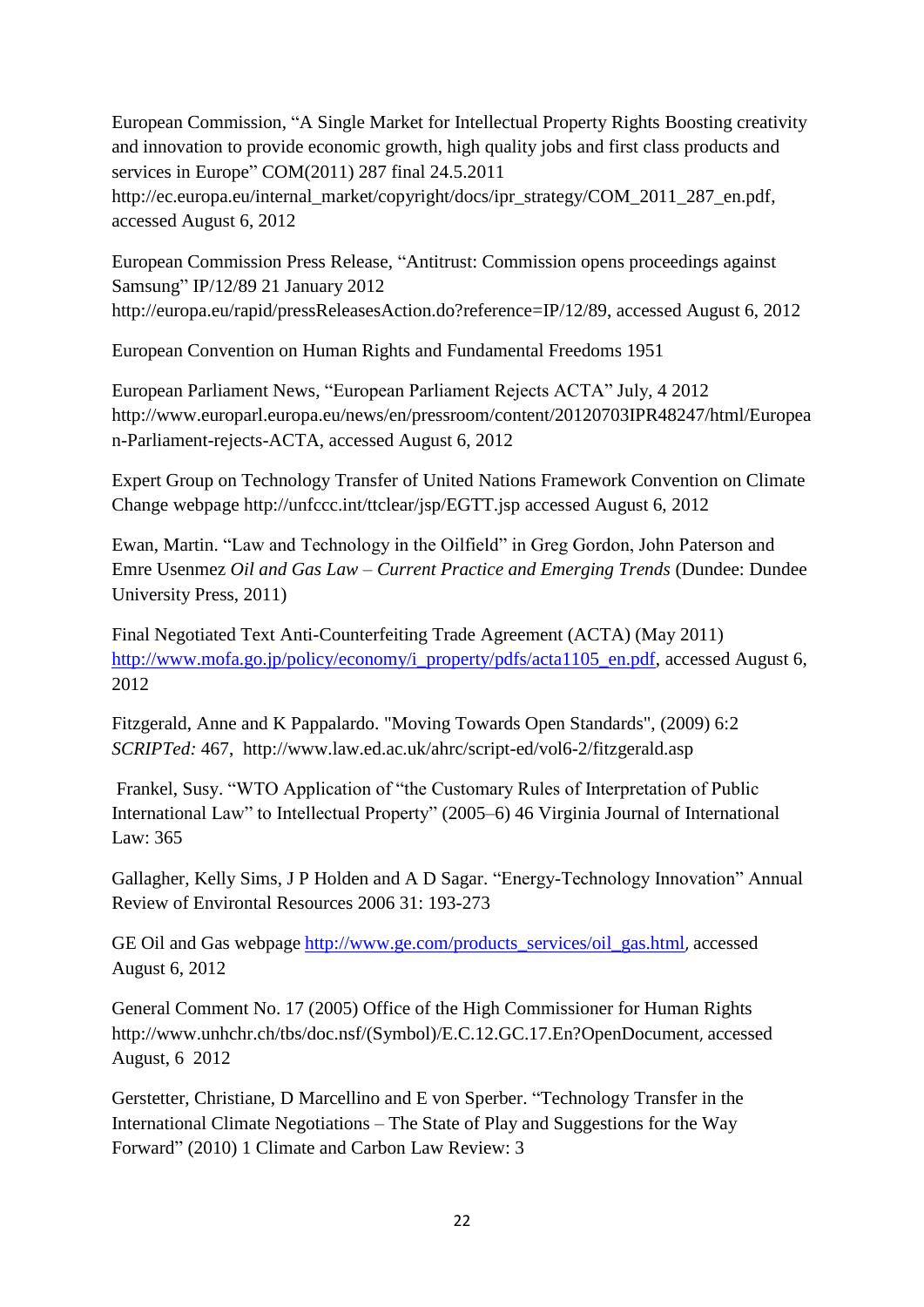Geroski, Paul A. "Intellectual Property Rights, Competition Policy and Innovation: Is There a Problem?", (2005) 2:4 *SCRIPT-ed* 422 @ [http://www.law.ed.ac.uk/ahrc/script-ed/vol2-](http://www.law.ed.ac.uk/ahrc/script-ed/vol2-4/geroski.asp) [4/geroski.asp](http://www.law.ed.ac.uk/ahrc/script-ed/vol2-4/geroski.asp) 

Ghidini, Gustav. *Innovation, Competition and Consumer Welfare in Intellectual Property Law* (Cheltenham: Edward Elgar, 2010)

Gilbert, Richard. "The Essentiality Test for Patent Pools" in Rochelle Cooper Dreyfuss, Harry First and Diane L Zimmerman (eds), *Working Within the Boundaries of Intellectual Property* (Oxford: Oxford University Press, 2010)

Glader, Marcus. "Open standards: public policy aspects and competition law requirements" European Competition Journal 2010, 6(3): 611-648

Gordon, Greg. "Petroleum Licensing" in Greg Gordon, John Paterson and Emre Usenmez *Oil and Gas Law – Current Practice and Emerging Trends* (Dundee: Dundee University Press, 2011)

Gordon, Greg and J Paterson. "Mature Province Initiatives" in Greg Gordon, John Paterson and Emre Usenmez *Oil and Gas Law – Current Practice and Emerging Trends* (Dundee: Dundee University Press, 2011)

Greenhalgh, Christine and M Rogers *[Innovation, Intellectual Property, and Economic](http://www.amazon.co.uk/Innovation-Intellectual-Property-Economic-Growth/dp/0691137994/ref=sr_1_2?ie=UTF8&qid=1337177264&sr=8-2)  [Growth](http://www.amazon.co.uk/Innovation-Intellectual-Property-Economic-Growth/dp/0691137994/ref=sr_1_2?ie=UTF8&qid=1337177264&sr=8-2)* (Princetown: Princetown University Press, 2010)

Guidelines on the applicability of Article 101 of the Treaty on the Functioning of the European Union to horizontal co-operation agreements OJ Journal C 11 14.1.2011

Hall, Bronwyn H. and C Helmers. "Innovation and Diffusion of Clean/Green Technology: Can Patent Commons Help? (March 2011). NBER Working Paper No. w16920. <http://ssrn.com/abstract=1801090> and updated August 2011 [http://elsa.berkeley.edu/~bhhall/papers/HallHelmers11\\_ecopatent\\_commons.pdf,](http://elsa.berkeley.edu/~bhhall/papers/HallHelmers11_ecopatent_commons.pdf) accessed August 6, 2012

Hardin, Garrett. "The Tragedy of the Commons" Science 13 December 1968: Vol. 162 no. 3859: 1243-1248

Hargreaves Review, "Digital opportunity. A Review of Intellectual Property and Growth" (2011) [http://www.ipo.gov.uk/ipreview,](http://www.ipo.gov.uk/ipreview) accessed August 6, 2012

Hariharan, Srikanth and K Ghaya. "Competition law in the energy sector: the European experience" European Energy and Environmental Law Review 2011, 20(5): 197-206

Harrison, James. *The Human Rights Impact of the World Trade Organisation* (Oxford: Hart Publishing, 2007)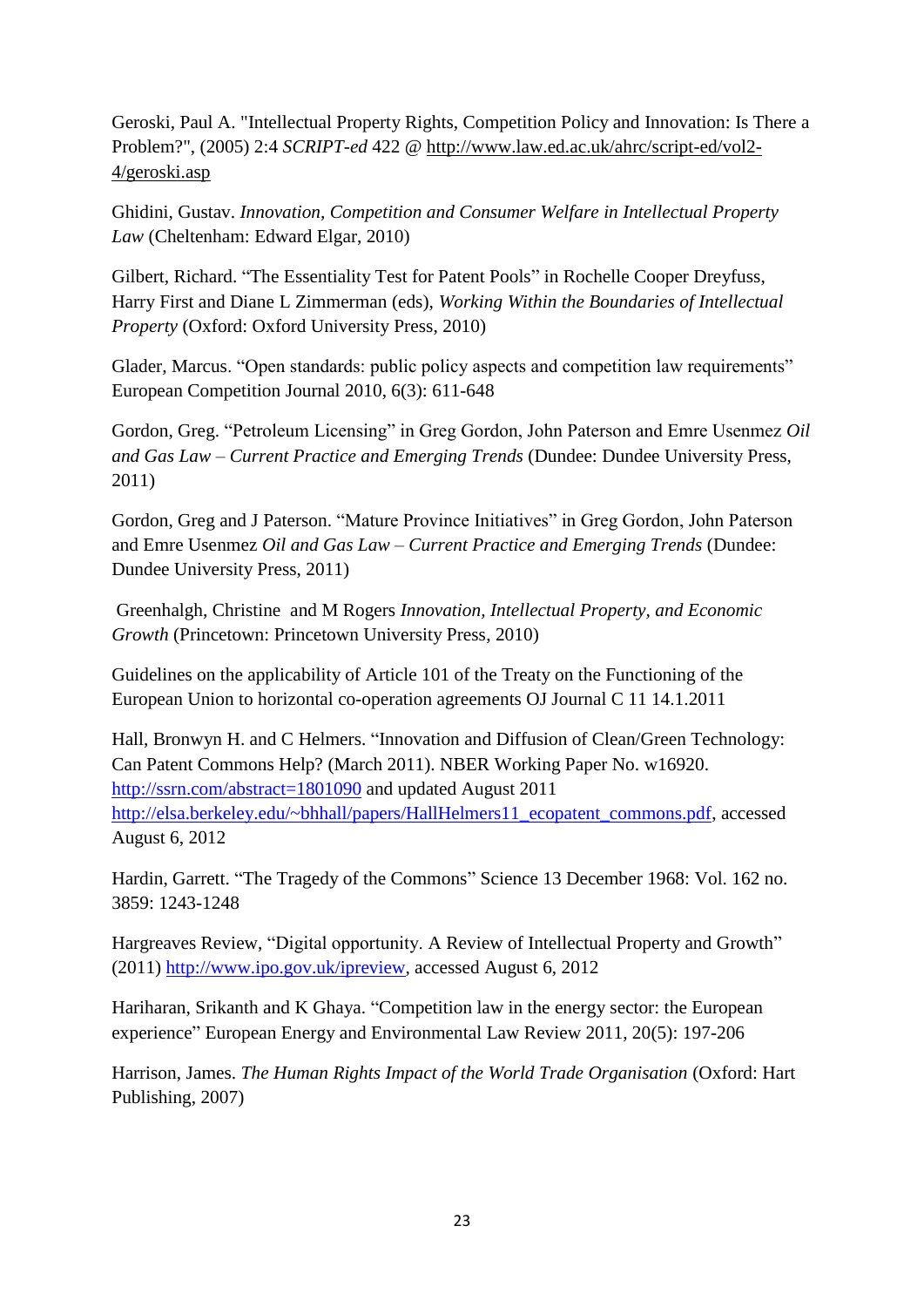Haugen, Hans M. *The Right to Food and the TRIPs Agreement with a Particular Emphasis on Development Countries Measures for Food Protection and Distribution* (Netherlands: Brill, 2007)

Helfer, Laurence. "Human Rights and Intellectual Property: Conflict or Coexistence" (2003) 5 Minnesota Intellectual Property Review: 47

Heller, Michael A. "The Tragedy of the Anticommons: Property in the Transition from Marx to Markets" January 1998 111 Harvard Law Review: 621

[Heller](http://www.sciencemag.org/search?author1=Michael+A.+Heller&sortspec=date&submit=Submit), Michael A. and [R S Eisenberg](http://www.sciencemag.org/search?author1=Rebecca+S.+Eisenberg&sortspec=date&submit=Submit). "Can Patents Deter Innovation? The Anticommons in Biomedical Research" Science 1 May 1998 Vol. 280 no. 5364: 698-701

Hestermeyer, Holger. *Human Rights and the WTO. The Case of Patents and Access to Medicines* (Oxford: Oxford University Press, 2007)

Howe, Helena R. "Copyright limitations and the stewardship model of and property" 2011 Intellectual Property Quarterly: 183

Howse, Robert and H Horn."European Communities – Measures Affecting the Approval and Marketing of Biotech Products" (2009) World Trade Review: 49

Human Rights Committee<http://www2.ohchr.org/english/bodies/hrc/index.htm>, accessed August 6, 2012

Human Rights Council Consultation on Right to Enjoy the Benefits of Scientific Progress and its Applications (2011),

<http://www.ohchr.org/EN/Issues/CulturalRights/Pages/Consultation7December2011.aspxm> accessed August 6, 2012

IISD Reporting Services "UNFCCC TEC Bulletin. Summary of the Fourth Meeting of the United Nations Framework Convention Technology Executive Committee" 11 September 2012 http://www.iisd.ca/ymb/climate/tec/tec4/html/ymbvol205num1e.html

*IMS Health GmbH & Co OHG v NDC Health GmbH & Co KG* (Case C-418/01) [2004] 4 C.M.L.R. 28

Industry Technology Facilitator Technology Challenges webpage [http://www.itfenergy.com/index/itf-technology-challenges-2012,](http://www.itfenergy.com/index/itf-technology-challenges-2012) accessed August 6, 2012

Industry Technology Facilitator Energy Knowledge Transfer Network webpage <http://www.itfenergy.com/index/energy-ktn> accessed August 6, 2012

Infrastructure Code of Practice

<http://www.oilandgasuk.co.uk/knowledgecentre/InfrastructureCodeofPractice.cfm> accessed August 6, 2012

Intellectual Property Office "The Role of the Intellectual Property Office" July 2012 <http://www.ipo.gov.uk/hargreaves-roleofipo.pdf> accessed August 6, 2012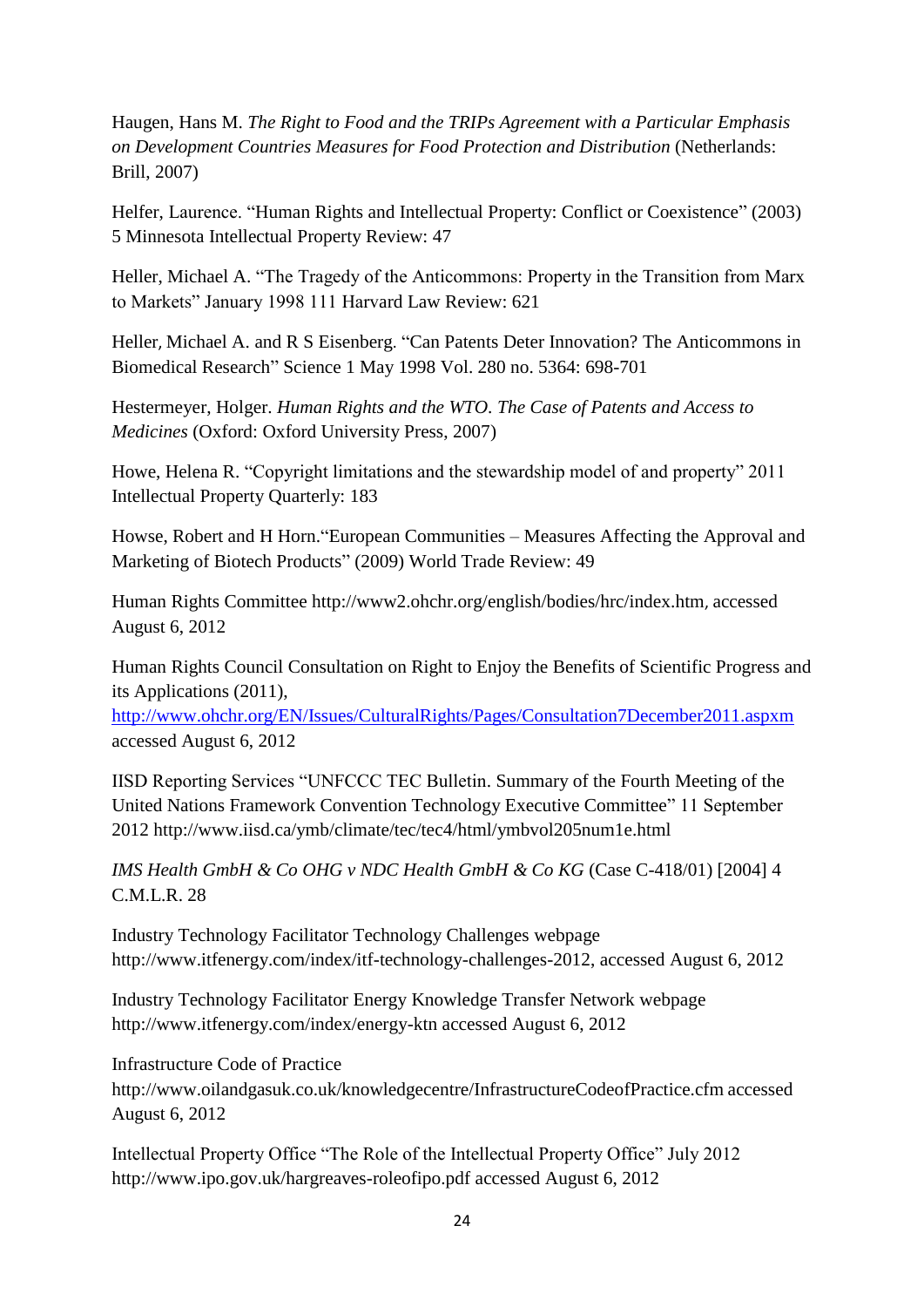International Covenant on Civil and Political Rights 1966 999 UNTS. 171

International Covenant on Economic Social and Cultural Rights 1966 003 UNTS 3

International Council on Human Rights Policy *Beyond Technology Transfer. Protecting Human Rights in a Climate-Constrained World* ( 2011)

http://www.ichrp.org/files/reports/65/138 ichrp\_climate\_tech\_transfer\_report.pdf accessed August 6, 2012

International Health Regulations (2005) http://www.who.int/ihr/en/ accessed August 6, 2012

IPkat blog<http://ipkitten.blogspot.co.uk/> (in particular posts by Nicola) accessed August 6, 2012

Islands Going Green Eigg Electric webpage<http://islandsgoinggreen.org/about/eigg-electric/> accessed August 6, 2012

Frequently asked questions about the Gigha windmills webpage <http://www.gigha.org.uk/windmills/TheStoryoftheWindmills.php> accessed August 6, 2012

Kingston, Suzanne. *Greening EU Competition Law and Policy* (Cambridge: Cambridge University Press, 2011)

Kulovesi, Kati. *The WTO Dispute Settlement System. Challenges of the Environment, Legitimacy and Fragmentation* (The Netherlands: Kluwer Law International, 2011)

Kyoto Protocol of the United Nations Framework Convention on Climate Change (1997( 2303 UNTS 148

Land Reform (Scotland) Act 2003

Lemley, Mark A. "Intellectual Property Rights and Standard-Setting Organizations" December, 2002 90 California Law Review: 1889

Leung, Samantha. "The commons and anticommons in intellectual property" 2010 University College London Jurisprudence Review: 16

Mackenzie, A Fiona D. "A common claim: community land ownership in the Outer Hebrides" International Journal of the Commons vol. 4, no 1 February 2010: 319-344

MacQueen, Hector, C Waelde, G Laurie and A Brown. *Contemporary Intellectual Property: Law and Policy* (Oxford: Oxford University Press, 2nd edn 2011)

Maggiolino, Mariateresa and M L Montagnani."From open source software to open patenting - what's new in the realm of openness" 2011 International Review of Intellectual Property and Competition Law: 805

Maskus, Keith E. "Intellectual Property and the Transfer of Green Technologies: An Essay on Economic Perspectives" (2009) World Intellectual Property Organization Journal: 1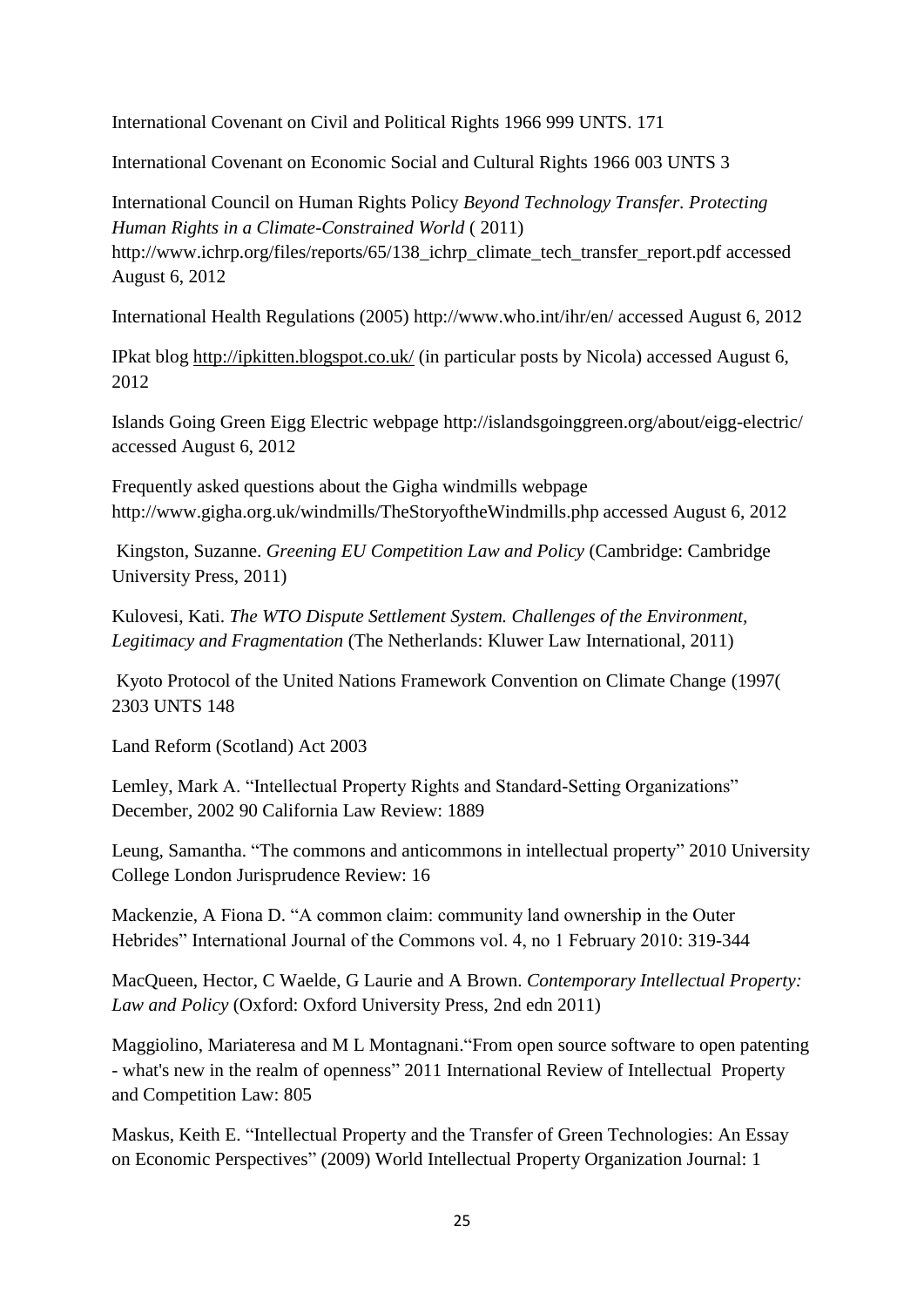Merges, Robert.P. "Of Property Rules, Coase, and Intellectual Property" *Columbia Law Review*, 94: 2655-73 in Ruth Towse and Rudi Holzhauer, (eds) *The Economics of Intellectual Property: vol I Introduction and Copyright* (Cheltenham: Edward Elgar, 2002)

*Microsoft Corp v Commission of the European Communities* (T-201/04) [2007] 5 C.M.L.R. 11

Morgera, Elisa."No Need to Reinvent the Wheel for a Human Rights-Based Approach to Tackling Climate Change: The Contribution of International Biodiversity Law" (May 10, 2012) in Erkki Hollo, Kati Kulovesi and Michael Mehling eds., *Climate Change and the Law: A Global Perspective*, Springer, 2012, Forthcoming; Edinburgh School of Law Research Paper No. 2012/15. SSRN: [http://ssrn.com/abstract=2055675,](http://ssrn.com/abstract=2055675) accessed August 6, 2012

Morgera, Elisa and E Tsioumani. 'The Evolution of Benefit-sharing: Linking Biodiversity and Community Livelihoods' (2010) 15 Review of European Community and International Environmental Law: 150–17

Muller, Ulf and A. Rodenhausen. "The rise and fall of the essential facility doctrine" European Competition Law Review 2008, 29(5): 310-329

Nagoya Protocol on Access and Benefit Sharing (2010) to the Convention on Biological Diversity [http://www.cbd.int/abs/,](http://www.cbd.int/abs/) accessed August 6, 2012

Natural Justice webpage<http://natural-justice.blogspot.com/> accessed August 6, 2012

New, William. 'WHO Adopts "Most Important Document Since Doha" On IP And Public Health' May 29, 2008 [http://www.ip-watch.org/weblog/2008/05/29/who-adopts-most](http://www.ip-watch.org/weblog/2008/05/29/who-adopts-most-important-document-since-doha-on-ip-and-public-health/)[important-document-since-doha-on-ip-and-public-health/](http://www.ip-watch.org/weblog/2008/05/29/who-adopts-most-important-document-since-doha-on-ip-and-public-health/) accessed August 6, 2012

Oberthür, Sebastian and R Lefeber. "Holding countries to account: The Kyoto Protocol's compliance system revisited after four years of experience" (2010) 1 Climate Law: 133–58

Office of the High Commissioner for Human Rights "Human Rights and Trade" for Cancun, Mexico, 10-14 September 2003

<http://www2.ohchr.org/english/issues/globalization/trade/docs/5WTOMinisterialCancun.pdf> accessed August 6, 2012

*Oscar Bronner GMbH & Co.KG V. Mediaprint (7/97)* [1998] ECR 1-7791

Ostrum, Elinor. *Governing the Commons The Evolution of Institutions for Collective Action* (Cambridge: Cambridge University Press, 1990)

Paris Convention for the Protection of Intellectual Property 1883 828 UNTS 305

Patents Act 1977 (UK)

Pauwelyn, Joost. "The dog that barked but didn't bite: 15 years of intellectual property disputes" (2010) 1 Journal of International Dispute Settlement 2: 389–42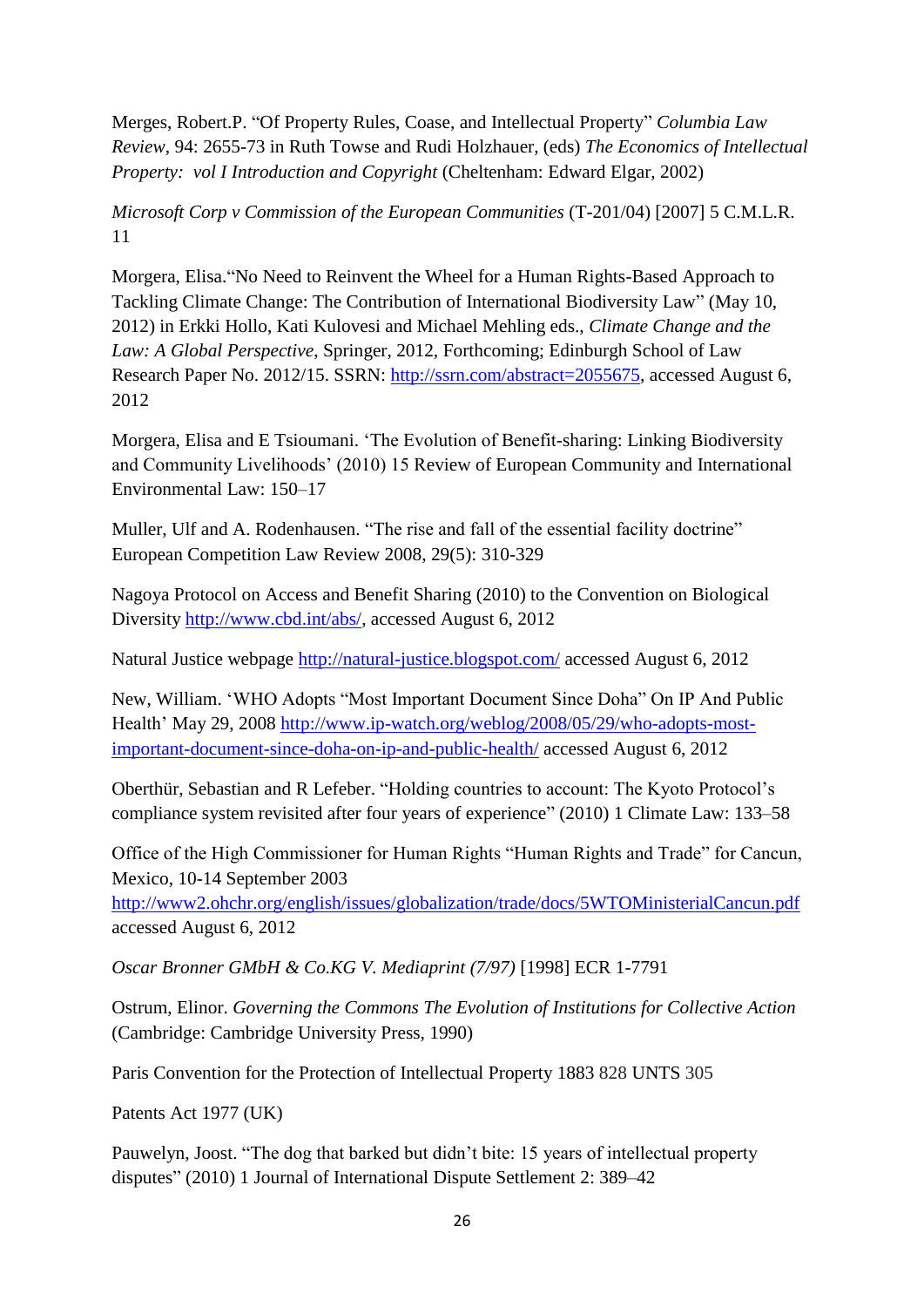Pavoni, Riccardo. "Mutual supportiveness as a principle of interpretation and law-making: a watershed for the "WTO-and-competing-regimes" debate?' (2010) 21 EJIL 3 RL

Petroleum Act 1998 (UK)

Pugatch, Meir Perez. "Patent pools and collaborative initiatives: assessing the efficacy of alternatives to IP in the development of new pharmaceutical drugs, especially for neglected diseases – an empirical analysis" European Journal of Risk Regulation 2011, 2(4): 566-571

*Radio Telefis Eireann v Commission of the European Communities* (C-241/91 P) [1995] ECR I-743

Regibeau, Pierre and K Rockett. "The relationship between intellectual property law and competition law: an economic approach" in Steven D Anderman, *The Interface between Intellectual Property Rights and Competition Policy* (Cambridge: Cambridge University Press, 2007)

Regulation (EC) on the application of article 81(3) of the Treaty at categories of technology transfer agreements No. 772/2004 OJL 123, 27 April 2004

Reid, Colin T. "The privatization of biodiversity? Possible new approaches to nature conservation in the UK" (2011) Journal of Environmental Law: 203

Resolution of the Human Rights Council of the Office of the High Commissioner for Human Rights 25 March 2009

[http://www2.ohchr.org/english/issues/climatechange/docs/resolution10\\_4.doc](http://www2.ohchr.org/english/issues/climatechange/docs/resolution10_4.doc) accessed August 6, 2012

Rimmer, Matthew. *Intellectual Property and Climate Change Inventing Clean Technologies* (Cheltenham: Edward Elgar, 2011)

Rousseva, Ekaterina. *Rethinking Exclusionary Abuses in EU Competition Law* (Oxford: Hart, 2010)

Sattler, Sven. "Standardisation under EU competition rules – the Commission's new horizontal guidelines" (2011) 32 ECLR 7: 343–9

Scherer, Frederic M. "The Innovation Lottery" in Rochelle Cooper Dreyfuss, Diane L Zimmerman and Harry First (eds) *Expanding the Boundaries of Intellectual Property. Innovation Policy for the Knowledge Society* (Oxford and New York: Oxford University Press, 2001)

Scholtz, Alexis. "Rockefeller Foundation co-sponsors innovation prize" April 14, 2009 http://www.designindaba.com/news-snippet/rockefeller-foundation-co-sponsors-innovationprize accessed August 6, 2012

Scottish Development International Scotland's Saltire Prize for Marine Energy webpage <http://www.sdi.co.uk/sectors/saltire-prize.aspx> accessed August 6, 2012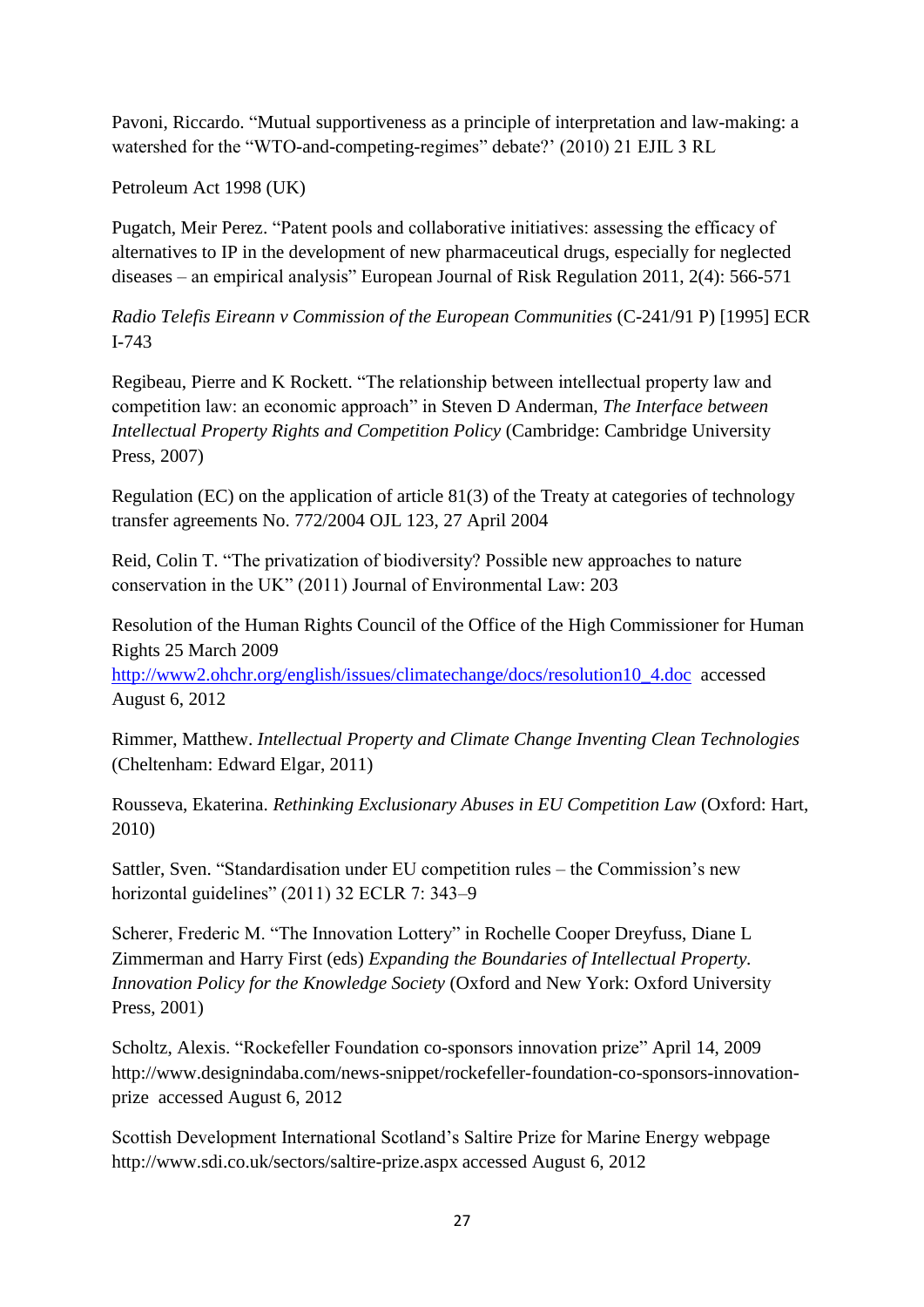Scottish Enterprise website<http://www.scottish-enterprise.com/> accessed August 6, 2012

Scottish Government Community Buy-Out Gigha webpage <http://www.scotland.gov.uk/Topics/People/engage/empowerment/casestudies/buyout> accessed August 6, 2012

Scottish Government Community Energy Renewable Energy Toolkit <http://www.scotland.gov.uk/Publications/2009/03/20155542/0> accessed August 6, 2012

Scottish Government Saltire Prize Competition Guidelines <http://www.scotland.gov.uk/Publications/2010/07/13155117/10>accessed August 6, 2012

Scottish Power Renewables Community Benefit Policy [http://www.scottishpowerrenewables.com/pages/wws\\_com\\_community\\_benefit\\_policy.asp](http://www.scottishpowerrenewables.com/pages/wws_com_community_benefit_policy.asp) accessed August 6, 2012

Sell, Susan K. *Private Power, Public Law: The Globalization of Intellectual Property Rights* (Cambridge: Cambridge University Press, 2003)

Shaver, Lea. "The Right to Science and Culture" (2010) 10 Wisconsin Law Review: 121

Shetland Charitable Trust website [http://www.shetlandcharitabletrust.co.uk](http://www.shetlandcharitabletrust.co.uk/who-we-are) accessed August 6, 2012

Sichelman, Ted. "Taking commercialisation seriously" 2011 European Intellectual Property Review: 200

Smith, Alyna C. "Intellectual Property Rights and the Right to Health: Considering the Case of Access to Medicines" in Christian Lenk, Nils Hoppe and Roberto Androno *Ethics and Law of Intellectual Property Current Problems in Politics, Science and Technology* (Aldershot: Ashgate, 2007)

Sterckx, Sigrid. "Lack of Access to Essential Drugs: A Story of Continuing Global Failure, with Particular Attention to the Role of Patents" in Christian Lenk, Nils Hoppe and Roberto Androno *Ethics and Law of Intellectual Property Current Problems in Politics, Science and Technology* (Aldershot: Ashgate, 2007)

Swiderska, Krystyna. "Community protocols can ring real benefits to communities and combat biodiversity loss" International Institute for the Environment and Development blog March 15, 2012 [http://www.iied.org/community-protocols-can-bring-real-benefits](http://www.iied.org/community-protocols-can-bring-real-benefits-communities-combat-biodiversity-loss)[communities-combat-biodiversity-loss](http://www.iied.org/community-protocols-can-bring-real-benefits-communities-combat-biodiversity-loss) accessed August 6, 2012

Swiderska, Krystyna. "Making the Nagoya Protocol work at the community level" International Institute for the Environment and Development blog July 3, 2012 [http://www.scidev.net/en/agriculture-and-environment/biodiversity/opinions/making-the](http://www.scidev.net/en/agriculture-and-environment/biodiversity/opinions/making-the-nagoya-protocol-work-at-the-community-level.html)[nagoya-protocol-work-at-the-community-level.html](http://www.scidev.net/en/agriculture-and-environment/biodiversity/opinions/making-the-nagoya-protocol-work-at-the-community-level.html) accessed August 6, 2012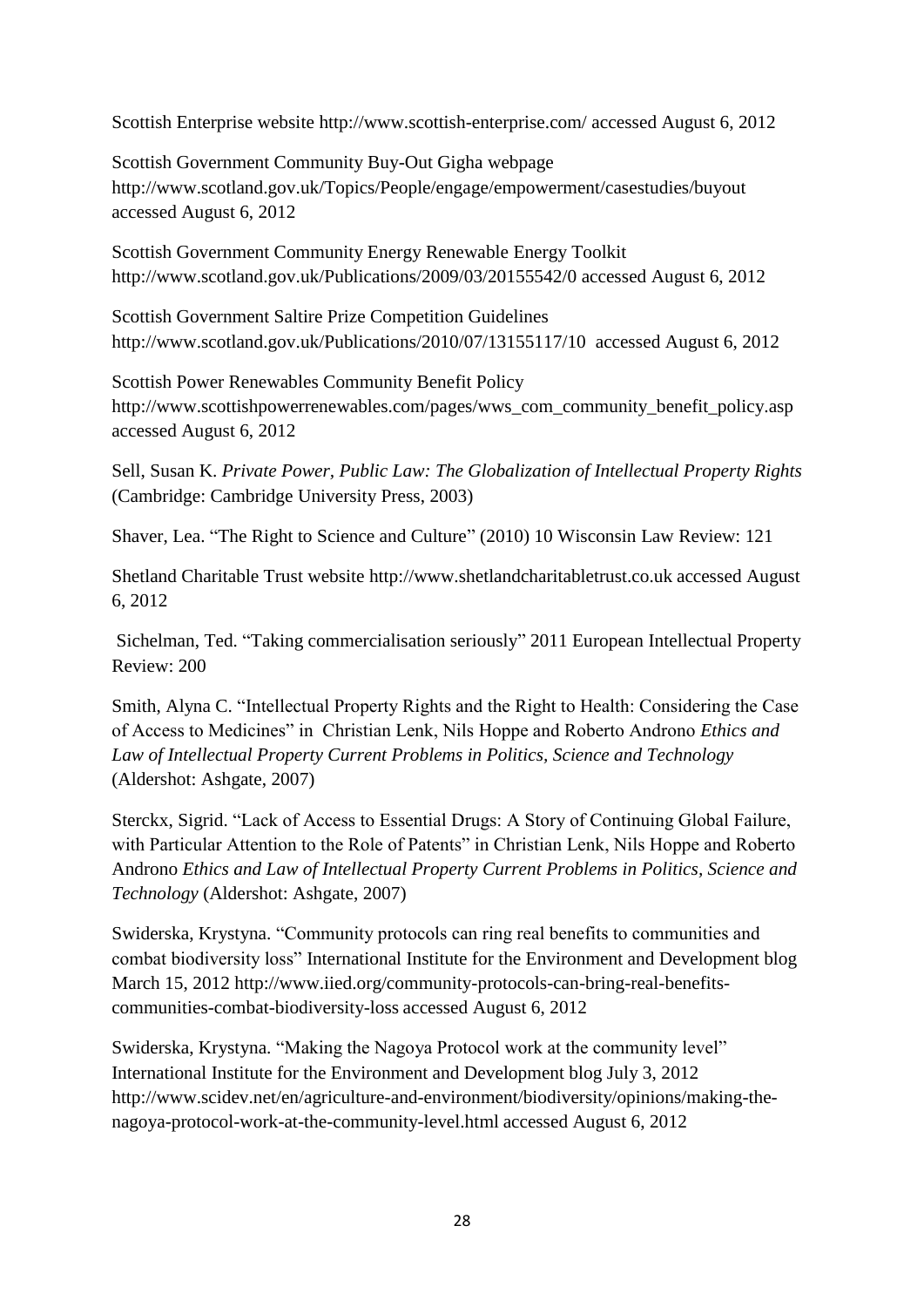Talus, Kim. "Just what is the scope of the essential facilities doctrine in the energy sector? Third party access-friendly interpretation in the EU v contractual freedom in the US" Common Market Law Review 2011, 48(5): 1571-1597

Technology Mechanism of the United Nations Framework Convention on Climate Change website http://unfccc.int/ttclear/jsp/TechnologyMechanism.jsp accessed August 6, 2012

Torrance, Andrew W. and B Tomlinson. "Patent Expertise and the Regress of Useful Arts" Southern Illinois University Law Journal, Vol. 33, 2009: 239-277

Treacy, Pat and S Lawrance. "FRANDly Fire: Are Industry Standards Doing More Harm Than Good?" (2008) 3 Journal of Intellectual Property Law and Practice: 1

Treaty Establishing the European Community OJC 321E 29 December 2006, now the Treaty on the Functioning of the European Union

Trilateral cooperation on intellectual property and public health', [http://www.wto.org/english/tratop\\_e/trips\\_e/who\\_wipo\\_wto\\_e.htm](http://www.wto.org/english/tratop_e/trips_e/who_wipo_wto_e.htm) accessed August 6, 2012

Troxler, Peter, "Commons-Based Peer-Production of Physical Goods: Is There Room for a Hybrid Innovation Ecology?" (October 8, 2010). Paper presented at the 3rd Free Culture Research Conference, Berlin, October 8-9, 2010. SSRN: http://ssrn.com/abstract=1692617 accessed August 6, 2012

# *United Brands Co v Commission of the European Communities* (27/76) 1978] ECR 207

United Nations Framework Convention on Climate Change (1992) website http//unfccc.int/resource/docs/convkp/conveng.pdf

United Nations High Commissioner for Human Rights, Intellectual Property and human rights, Sub-Commission on Human Rights Resolution Sub-Commission on the Promotion and Protection of Human Rights 2000/7 http://www.unhchr.ch/Huridocda/Huridoca.nsf/0/c462b62cf8a07b13c12569700046704e?Ope

ndocument accessed August 6, 2012

United Nations High Commissioner for Human Rights, Intellectual Property and human rights, Sub-Commission on Human Rights Resolution Sub-Commission on the Promotion and Protection of Human Rights 2001/21

[http://www.unhchr.ch/huridocda/huridoca.nsf/\(Symbol\)/E.CN.4.SUB.2.RES.2001.21.En?Op](http://www.unhchr.ch/huridocda/huridoca.nsf/(Symbol)/E.CN.4.SUB.2.RES.2001.21.En?Opendocument) [endocument](http://www.unhchr.ch/huridocda/huridoca.nsf/(Symbol)/E.CN.4.SUB.2.RES.2001.21.En?Opendocument) accessed August 6, 2012

United Nations Environmental Programme, the European Patent Office and International Commission on Trade and Sustainable Development report, 'Patents and Clean Energy: Bridging the Gap Between Evidence and Policy' (2010)

[http://www.unep.ch/etb/events/UNEP%20EPO%20ICTSD%20Event%2030%20Sept%20201](http://www.unep.ch/etb/events/UNEP%20EPO%20ICTSD%20Event%2030%20Sept%202010%20Brussels/Study%20Patents%20and%20clean%20energy_15.9.10.pdf) [0%20Brussels/Study%20Patents%20and%20clean%20energy\\_15.9.10.pdf](http://www.unep.ch/etb/events/UNEP%20EPO%20ICTSD%20Event%2030%20Sept%202010%20Brussels/Study%20Patents%20and%20clean%20energy_15.9.10.pdf) accessed August 6, 2012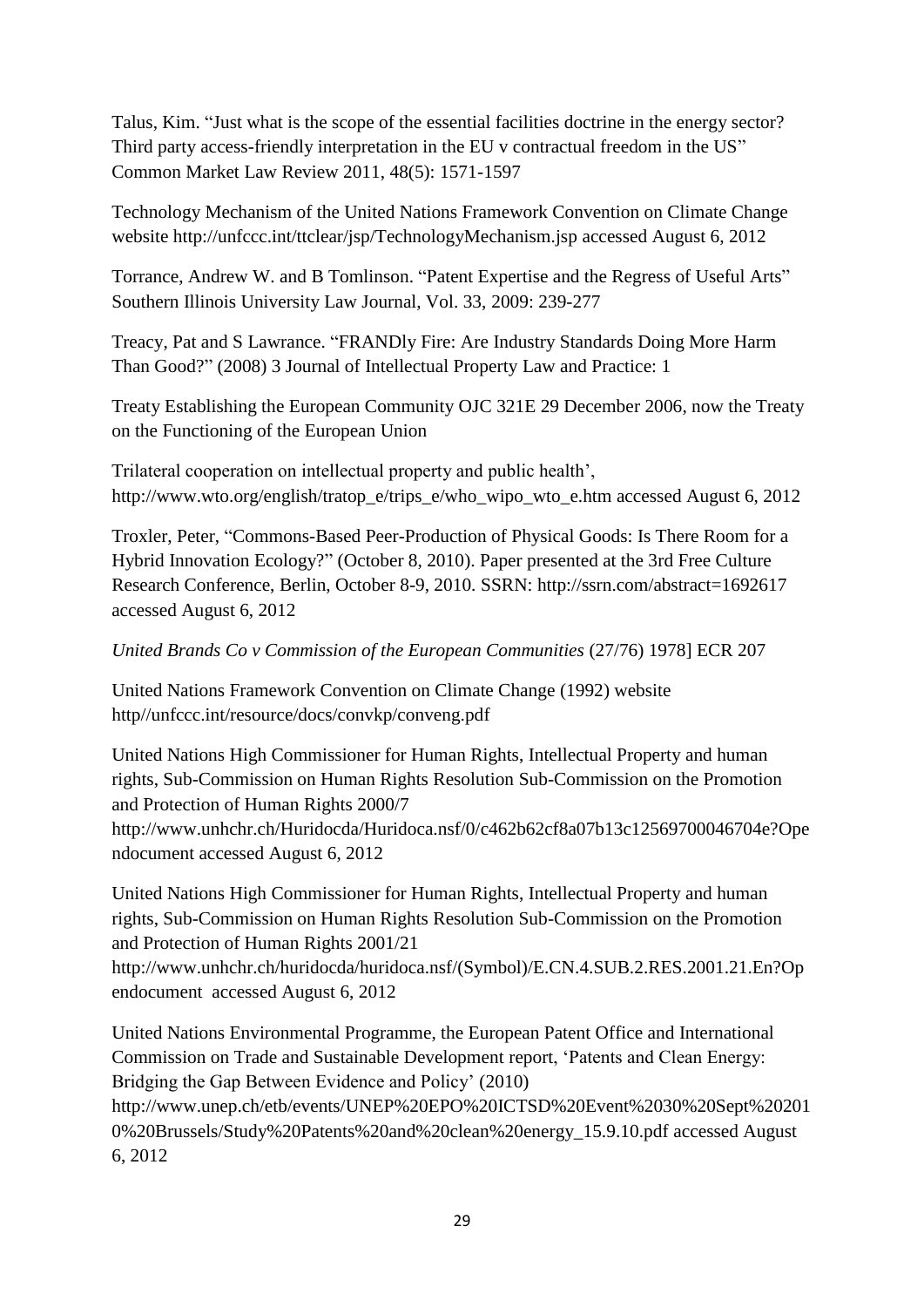UK Intellectual Property Office "Patent thickets an overview" November 2011 <http://www.ipo.gov.uk/informatic-thickets.pdf> accessed August 6, 2012

*United States – Import Prohibition of Certain Shrimp and Shrimp Products* DS 58, [http://www.wto.org/english/tratop\\_e/dispu\\_e/cases\\_e/ds58\\_e.htm](http://www.wto.org/english/tratop_e/dispu_e/cases_e/ds58_e.htm) accessed August 6, 2012

*United States – Measures Affecting the Cross-Border Supply of Gambling and Betting Services* DS 285, [http://www.wto.org/english/tratop\\_e/dispu\\_e/cases\\_e/ds285\\_e.htm](http://www.wto.org/english/tratop_e/dispu_e/cases_e/ds285_e.htm) accessed August 6, 2012

Usenmez, Emre. "The UK's Energy Security" in Greg Gordon, John Paterson and Emre Usenmez *Oil and Gas Law – Current Practice and Emerging Trends*

Vass, Uisdean. "Access to Infrastructure" in Greg Gordon, John Paterson and Emre Usenmez *Oil and Gas Law – Current Practice and Emerging* (Dundee: Dundee University Press, 2011)

Van Damme, Isabelle. "Treaty interpretation by the WTO Appellate Body" (2010) 21 European Journal of International Law 3: 605–48

Van Hoorebeek, Mark and W Onizu. "The Eco-Patent Commons and Environmental Technology Transfer: Implications for Efforts to Tackle Climate Change" (2010) 1 Climate and Carbon Law Review: 13

Van Overwalle, Geertrui. "Designing Models to Clear Patent Thickets in Genetics" in Rochelle Cooper Dreyfuss, Harry First and Diane L Zimmerman, (eds) *Working Within the Boundaries of Intellectual Property* (Oxford: Oxford University Press, 2010)

Vedder, Hans. "An Assessment of Carbon Capture and Storage Under EC Competition Law" European Competition Law Review 2008, 29(10): 586-599

Vedder, Hans. The Carbon Challenge to Competition - Ensuring Undistorted Competition and Competitiveness Under the Current and New Emissions Trading Scheme Directive (February 11, 2010) SSRN: http://ssrn.com/abstract=1551471

Viking Energy website<http://www.vikingenergy.co.uk/> accessed August 6, 2012

Vivas Eugui, David and J von Braun. "Beyond FTA Negotations: Implementing the New Generation of Intellectual Property Obligations" in Peter Yu (ed.) *Intellectual Property and Information Wealth: Issues and Practices in the Digital Age: Volume 4: International Intellectual Property Law and Policy* (Westport: Praeger Perspectives, Praeger, 2007)

*Volvo AB v Erik Veng (UK) Ltd* (238/87) 1988 E.C.R. 6211

Waelde, Charlotte and H MacQueen. (eds) *The Many Faces of the Public Domain* (Cheltenham: Edward Elgar, 2007)

Wiener, Jason R. "Sharing Potential and the Potential for Sharing: Open Source Licensing as a Legal and Economic Modality for the Dissemination of Renewable Energy" (2006) 18 Georgetown International Environmental Law Review: 277